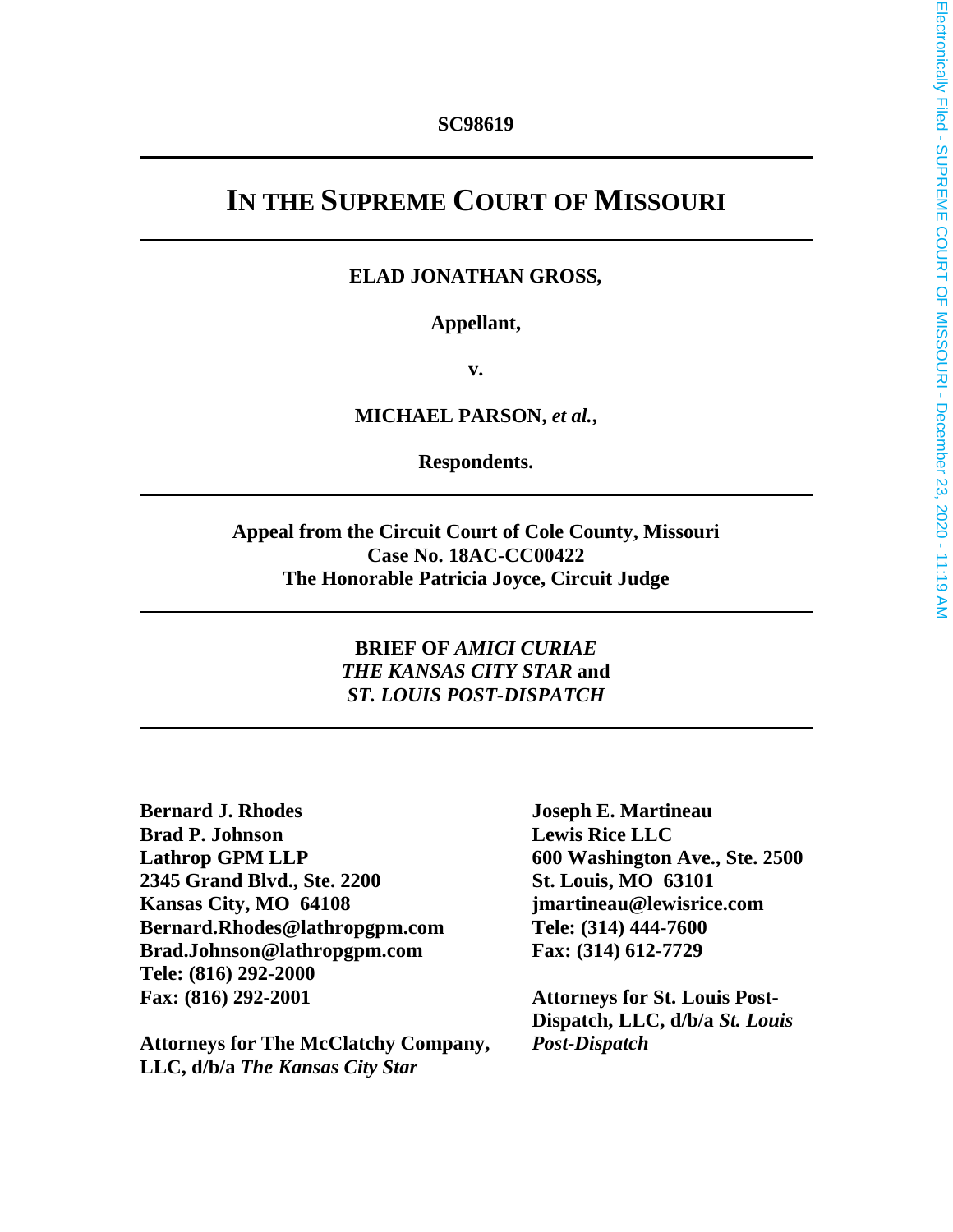## **TABLE OF CONTENTS**

**Page**

| I.   |                                                                                                       |                                            |  |
|------|-------------------------------------------------------------------------------------------------------|--------------------------------------------|--|
|      | A.                                                                                                    | Roland v. St. Louis City Board of Election |  |
|      | <b>B.</b>                                                                                             |                                            |  |
|      | C.                                                                                                    |                                            |  |
|      | D.                                                                                                    |                                            |  |
| II.  | In pari materia construction of the Sunshine Law<br>compels the conclusion governmental bodies cannot |                                            |  |
| III. | Strake v. Robinwood West Community Improvement                                                        |                                            |  |
| IV.  | Attorney review time is not "search, research, [or]                                                   |                                            |  |
| V.   |                                                                                                       |                                            |  |
| VI.  |                                                                                                       |                                            |  |
| VII. |                                                                                                       |                                            |  |
|      | VIII. The problems created by "in-house" v. outside counsel 28                                        |                                            |  |
|      |                                                                                                       |                                            |  |
|      |                                                                                                       |                                            |  |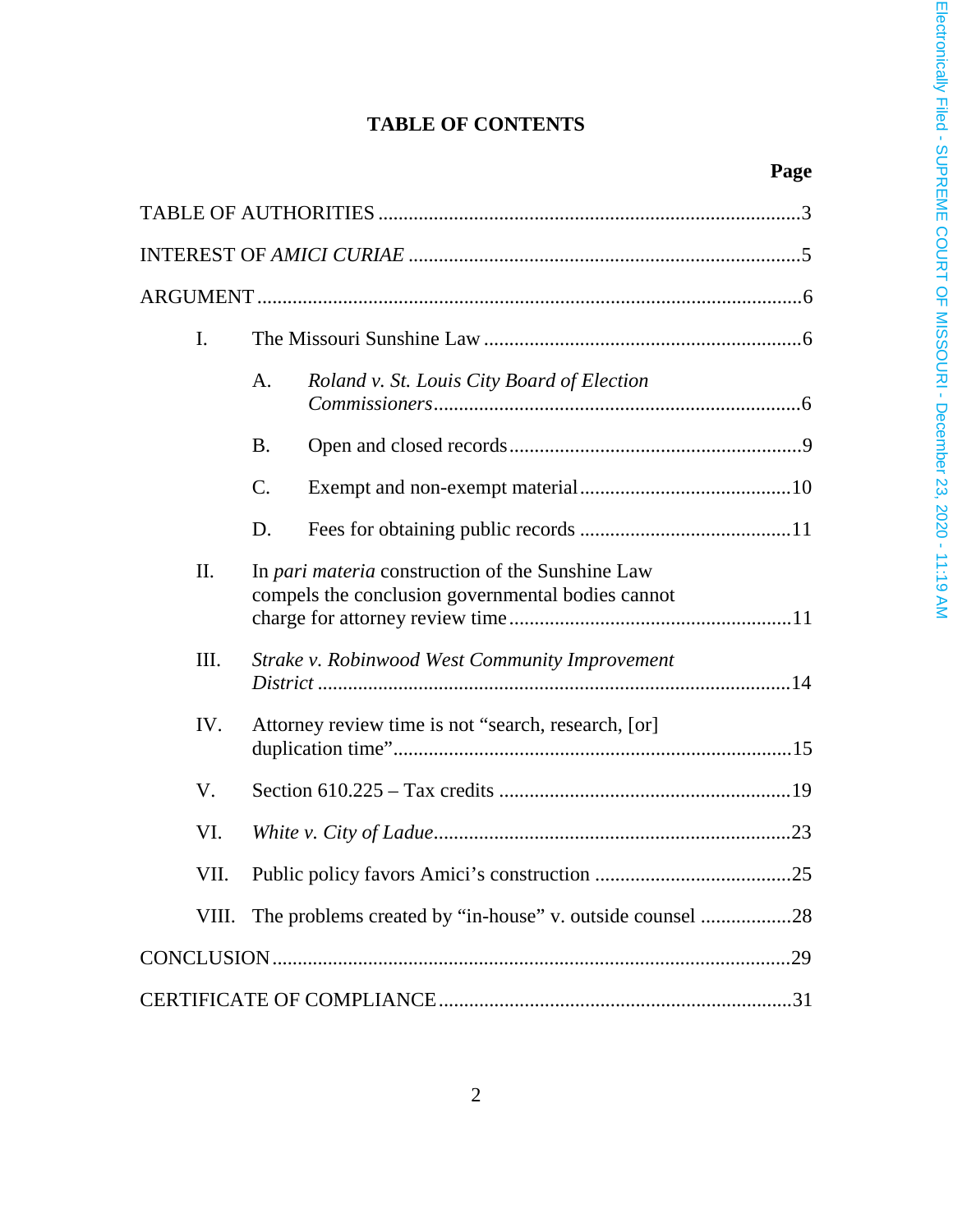# **TABLE OF AUTHORITIES**

# **Page(s)**

## **CASES**

| Aquila Foreign Qualifications Corp. v. Dir. of Revenue,   |
|-----------------------------------------------------------|
| Chasnoff v. Bd. of Police Comm'rs,                        |
| Courier Post v. Lenape Reg'l High Sch. Dist.,             |
| Great S. Bank v. Dir. of Revenue,                         |
| Guyer v. City of Kirkwood,                                |
| Laut v. City of Arnold,                                   |
| Robinson v. Langenbach,                                   |
| Roland v. St. Louis City Board of Election Commissioners, |
| Spradlin v. City of Fulton,                               |
| State ex rel. Merrell v. Carter,                          |
| State ex rel. Missouri Local Gov't Ret. Sys. v. Bill,     |
| Strake v. Robinwood West Community Improvement District,  |
| Union Elec. Co. v. Dir. of Revenue,                       |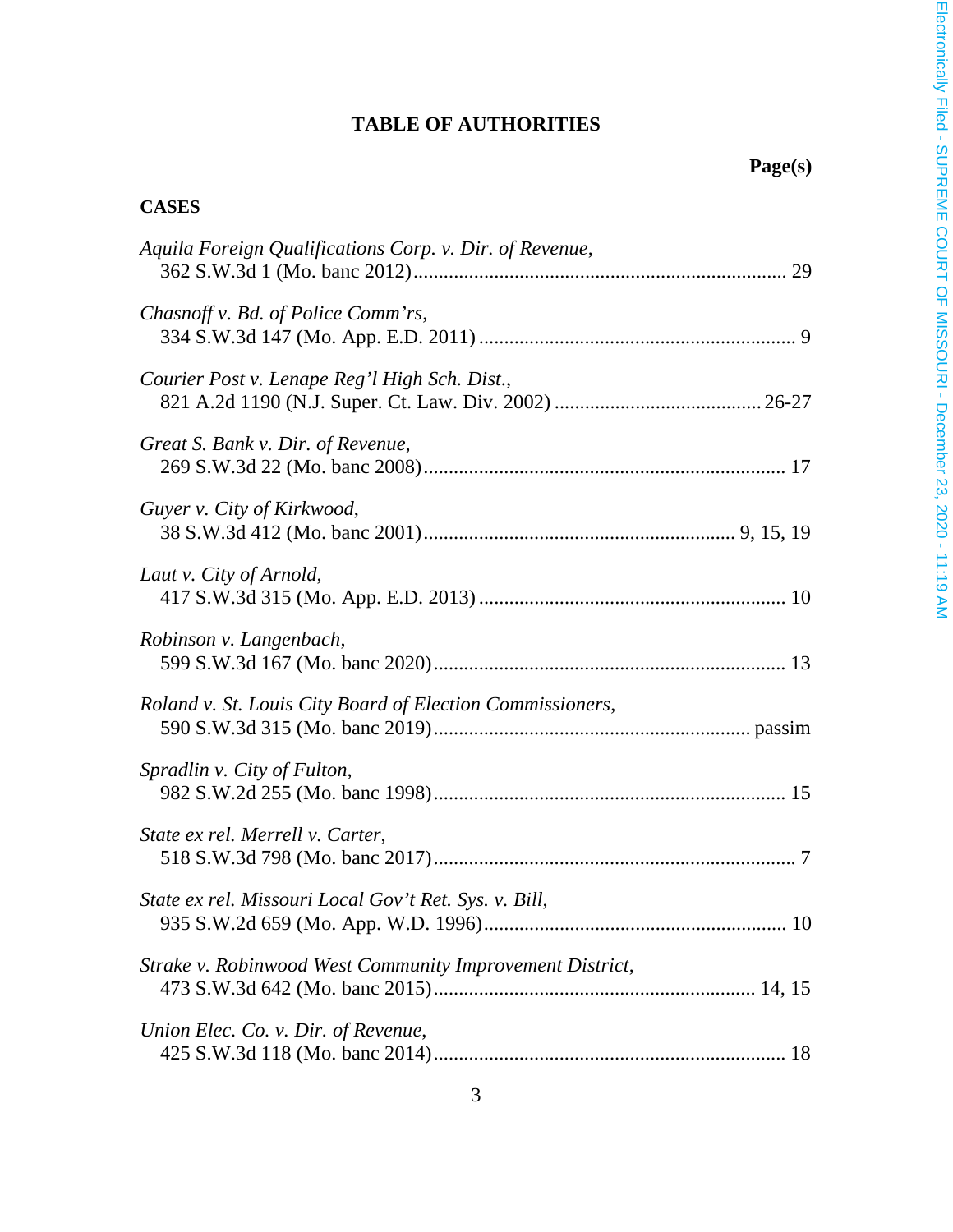| White v. City of Ladue,                            |
|----------------------------------------------------|
| Zubulake v. UBS Warburg LLC,                       |
| <b>STATUTES</b>                                    |
|                                                    |
|                                                    |
|                                                    |
|                                                    |
|                                                    |
|                                                    |
|                                                    |
| $\sim$ ------- $\sim$ ------- $\sim$ ------ $\sim$ |

## **OTHER AUTHORITIES**

| Electronic Discovery and Cost Shifting: Who Foots the Bill?, |  |
|--------------------------------------------------------------|--|
|                                                              |  |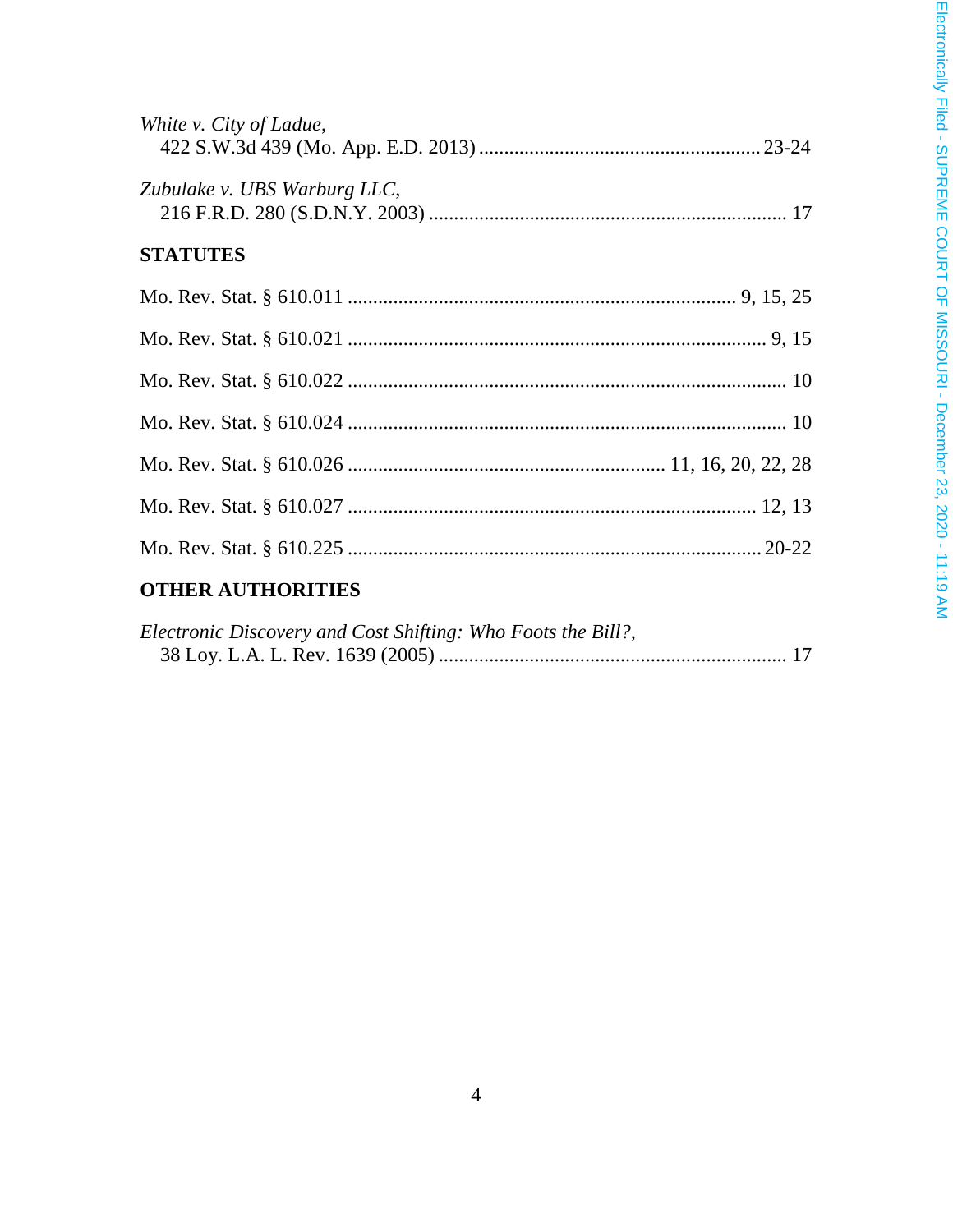#### **INTEREST OF AMICI CURIAE**

Amici are the newspapers of record for the two largest cities in the State of Missouri. Reporters at these papers—literally every day—make Sunshine Law requests, review responses to those requests and, increasingly, engage in endless arguments over demands that reporters pay to have the government's attorneys review public records before the records will (or in some cases will not) be provided.

The *Post-Dispatch* saw this problem coming, and in 2013 it filed an amicus brief in the Court of Appeals in *White v. City of Ladue*; the *Post-Dispatch* asserted that public governmental bodies cannot charge for time attorneys spent reviewing records requested under the Sunshine Law. The court, however, refused to consider the issue, finding it had not been raised by the parties in their briefs.

And *The Star's* ongoing litigation with Clay County is the poster child of attorney review time abuse. When *The Star* requested copies of bills Clay County had received from the county's private, outside "Sunshine Law counsel," the county refused to provide the bills unless the paper first paid \$4,200 for the outside attorney to review the bills (at the rate of \$373.50 an hour). Then the outside attorney would decide what, if any, portions of the bills the reporter would be allowed to see.

Amici are thus uniquely positioned to provide this Court with insight into the growing abuse of charging for attorney review time and how to protect the public's right to meaningful access to public records under the Sunshine Law.

This amicus brief is filed with the consent of all parties.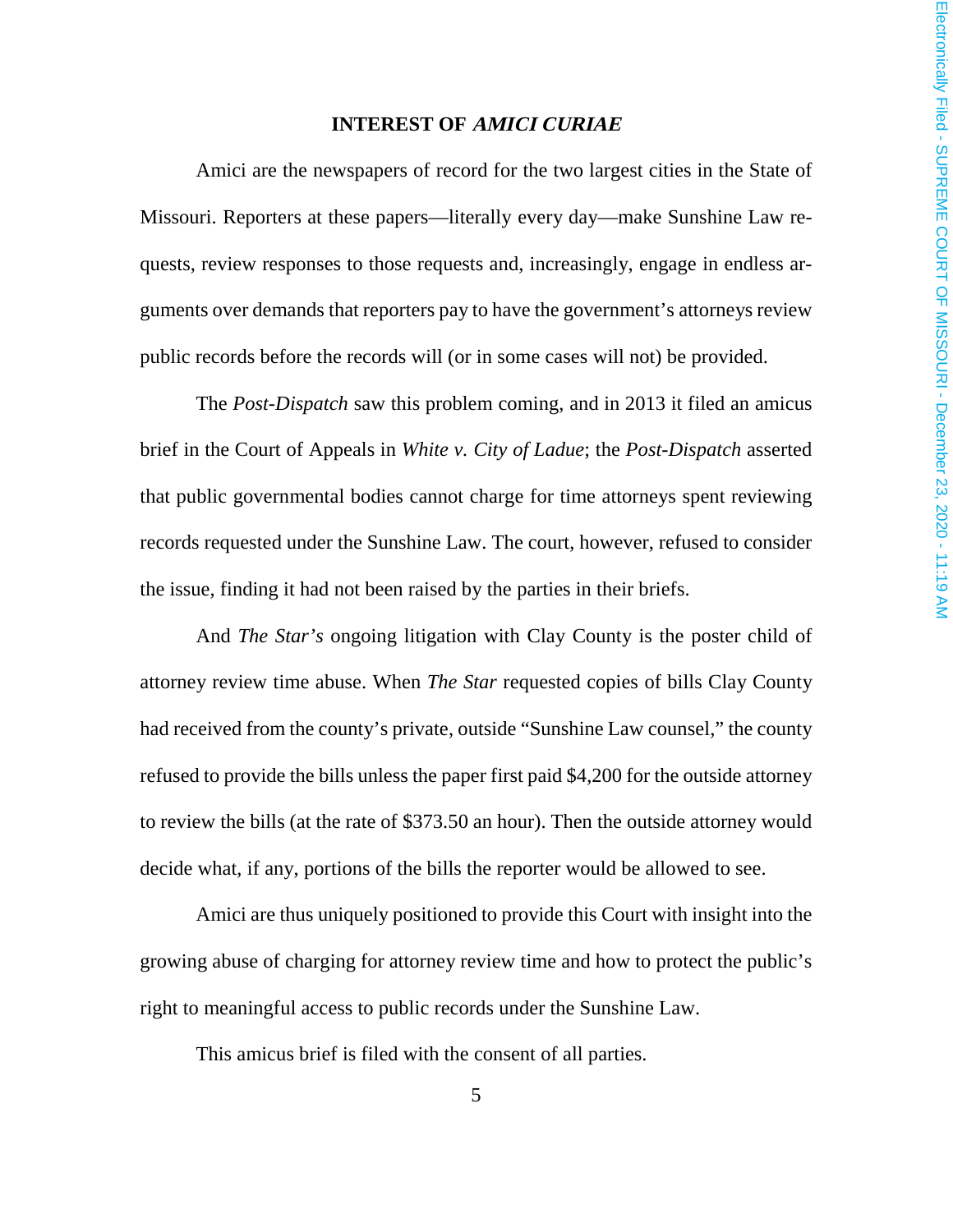#### **ARGUMENT**

**THE SUNSHINE LAW DOES NOT ALLOW PUBLIC GOV-ERNMENTAL BODIES TO CHARGE FOR TIME ATTOR-NEYS SPEND REVIEWING PUBLIC RECORDS BECAUSE NO PROVISION IN THE SUNSHINE LAW AUTHORIZES SUCH CHARGES, AND THE TIME AN ATTORNEY SPENDS TO REVIEW AND REDACT RECORDS IS NOT "RESEARCH TIME" AND CONSTRUING THE SUNSHINE LAW TO AL-LOW ATTORNEY TIME TO BE BILLED AS "RESEARCH TIME" WOULD LEAD TO UNREASONABLE RESULTS BE-CAUSE ONLY A LIMITED NUMBER OF GOVERNMENTAL BODIES HAVE "IN-HOUSE" ATTORNEYS AND THE SUN-SHINE LAW ONLY ALLOWS "RESEARCH TIME" TO BE CHARGED BY "EMPLOYEES OF THE BODY."** 

#### **I. The Missouri Sunshine Law**

Just last year, this Court addressed the Missouri Sunshine Law in *Roland v. St. Louis City Board of Election Commissioners*, 590 S.W.3d 315 (Mo. banc 2019). In *Roland*, this Court determined that costs should not have been assessed against David Roland. Amici believe that holding controls the question of whether the Missouri Sunshine Law allows governmental bodies to charge requestors for attorney review time.

#### **A.** *Roland v. St. Louis City Board of Election Commissioners*

David Roland made a Sunshine Law request to the custodian of records for the St. Louis City Board of Election Commissioners. After the Board denied a portion of his request, Roland sued the Board, seeking a declaratory judgment that the requested records were open records under the Sunshine Law. Roland also alleged the Board knowingly or purposefully violated Sunshine Law by denying his request.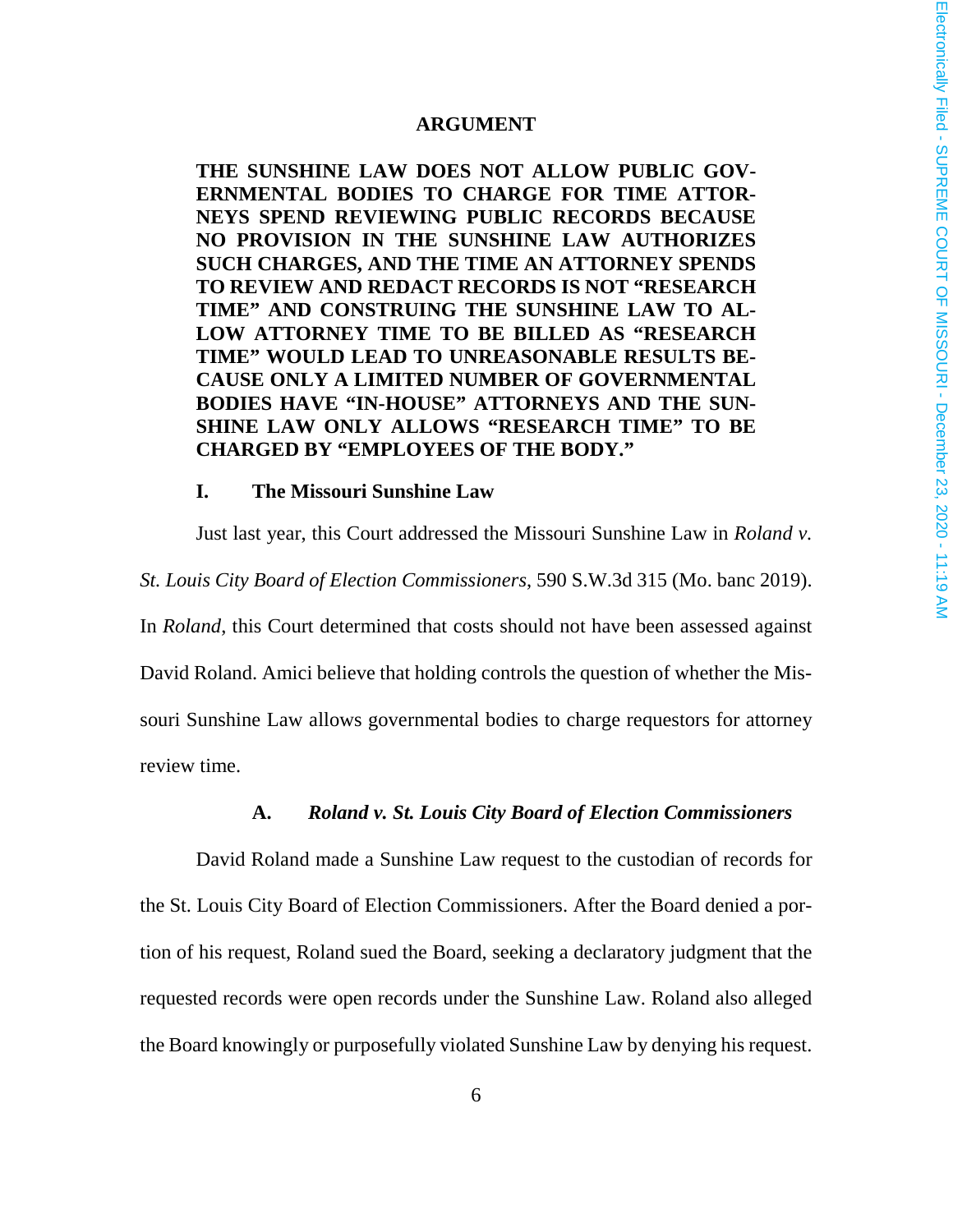The circuit court agreed that the records were open and ordered the Board to produce them. The court, however, rejected Roland's claim that the Board had acted knowingly or purposefully in denying his request. The clerk then taxed the Board's costs to Roland because the Board had prevailed on Roland's claim that the Board acted knowingly or purposefully. Both parties appealed.

In its opinion, this Court affirmed the circuit court's ruling that the requested records were open records under the Sunshine Law. *Id*. at 321-22. However, this Court reversed the award of costs against Roland.

In explaining its ruling as to costs, the Court began by noting that "'[c]osts are a creature of statute, and courts have no inherent power to award costs, which can only be granted by virtue of express statutory authority.'" *Id*. at 322 (quoting *State ex rel. Merrell v. Carter*, 518 S.W.3d 798, 800 (Mo. banc 2017)). The Board cited Section 514.060 and argued it was entitled to costs because it was the prevailing party on Roland's claim that the Board had acted knowingly or purposefully. That statute states: "In all civil actions, or proceedings of any kind, the party prevailing shall recover his costs against the other party, *except in those cases in which a different provision is made by law*." *Roland*, 590 S.W.3d at 322 (quoting Section 514.060) (emphasis supplied by court).

The Court then ruled that "[t]he sunshine law is just such a case 'in which a different provision is made by law.'" *Id*. It explained that "[c]ost awards, along with attorney fees and civil penalties, are among the available remedies for sunshine law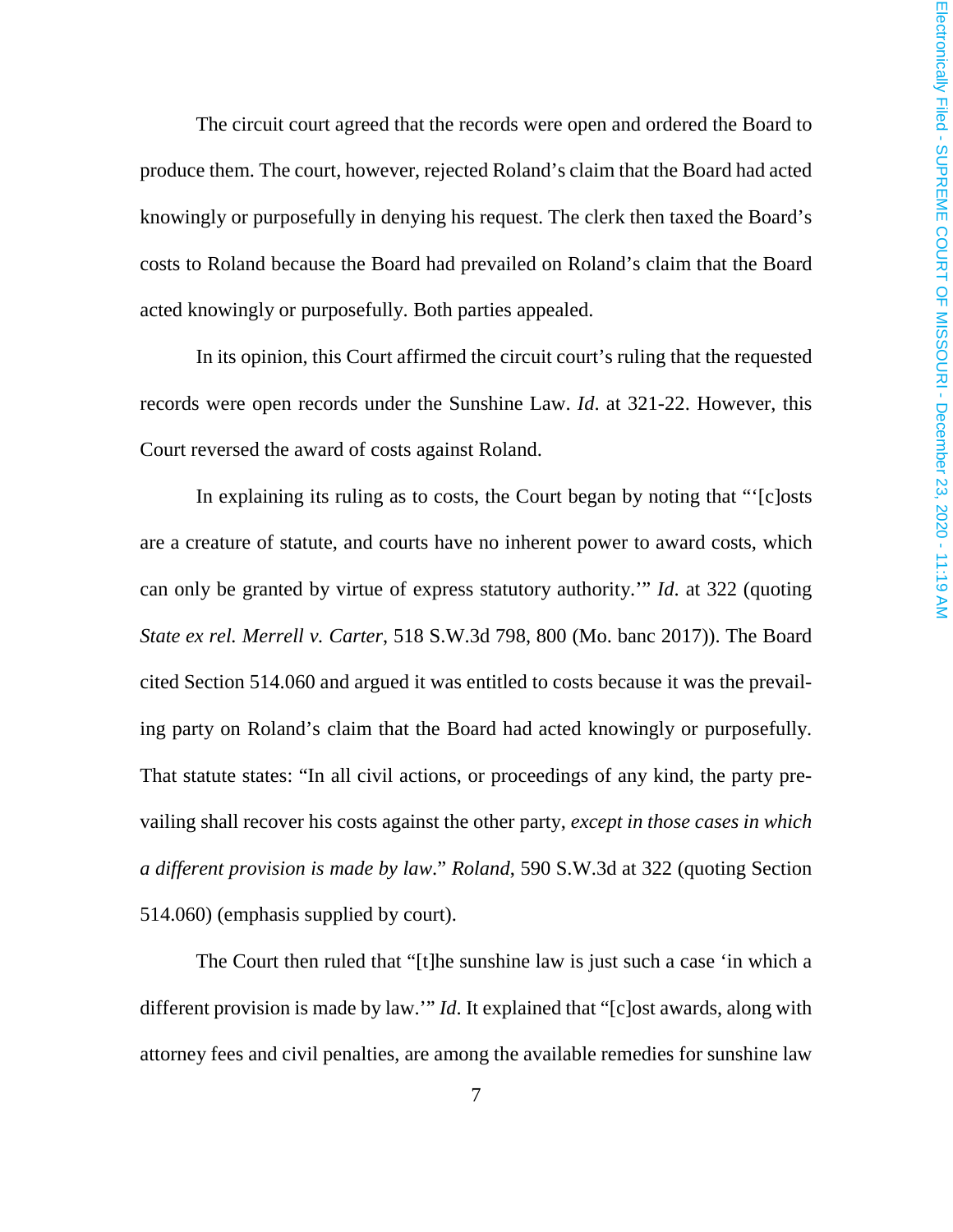violations under section 610.027." *Id*. The Court then quoted the following relevant provision of Section 610.027.3:

Upon a finding by a preponderance of the evidence that a public governmental body or a member of a public governmental body has knowingly violated sections 610.010 to 610.026, the public governmental body or the member shall be subject to a civil penalty in an amount up to one thousand dollars. *If the court finds that there is a knowing violation of sections 610.010 to 610.026, the court may order the payment by such body or member of all costs and reasonable attorney fees to any party successfully establishing a violation.*

*Id*. at 322-23 (emphasis supplied by court). The Court noted that Section 610.027.4 similarly allows a party that establishes a purposeful violation to recover costs and attorney's fees. *Id*. at 323.

The Court then held that because the Sunshine Law only provides for recovery of costs to parties that **established** a governmental body had acted knowingly or purposefully—and not for governmental bodies which had **defeated** such claims—the Board had no right to its costs. *Id*. at 323.

In further explaining its ruling, the Court wrote that "the sunshine law must be read as a whole, and other sections are not silent as to the right of governmental bodies to costs." *Id*. It noted, for example, that Section 610.027.6 provides that "even when the governmental body acts as a plaintiff in bringing a declaratory action to determine for itself the legality of closing a public meeting, record, or vote, it must do so at its own expense – it has no right to costs regardless of whether the court determines the meeting or document is subject to disclosure." *Id*.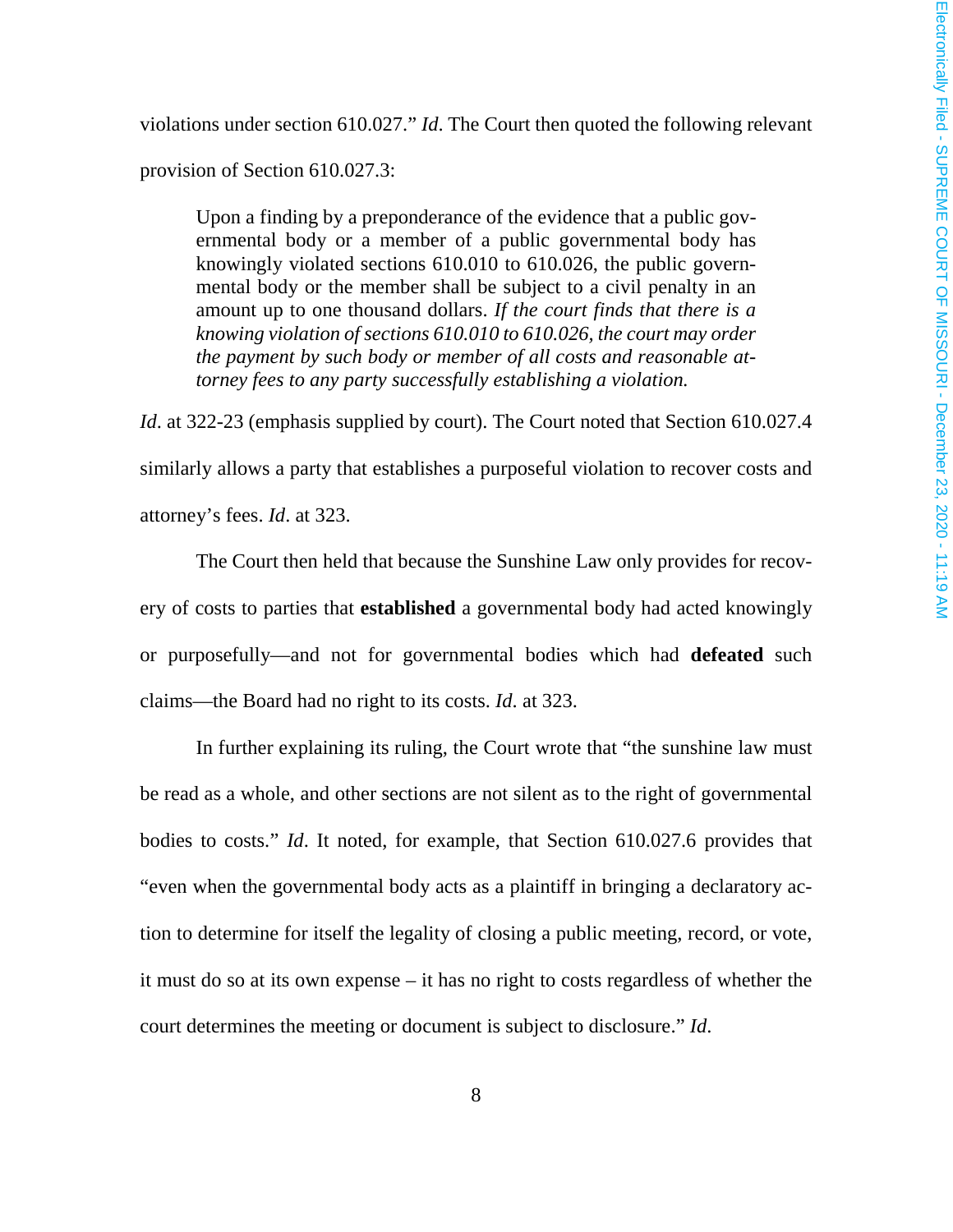"In so providing, the legislature has demonstrated it was aware of the issue of whether a governmental body could obtain costs, and yet chose to provide that only a party successfully establishing a violation could obtain costs. It clarified that even when acting as a plaintiff in a declaratory judgment action the public body could not obtain costs. Had the legislature wanted a governmental body to be entitled to an award of costs in other circumstances, it would have said so." *Id*.

Amici believe that when applied to the issue before the Court in this case, the reasoning this Court applied in *Roland* necessitates finding that governmental bodies cannot charge requestors for attorney review time.

#### **B. Open and closed records**

The Missouri Sunshine Law begins with the simple premise that "records … of public governmental bodies [are] open to the public unless otherwise provided by law." Mo. Rev. Stat. § 610.011.1. It then provides that governmental bodies are "authorized" to close records that relate to "[l]egal actions, causes of action or litigation involving a public governmental body and any confidential or privileged communications between a public governmental body or its representatives and its attorneys." Mo. Rev. Stat. § 610.021.1(1).

"Section 610.021 is 'permissive,' because it describes records that *may* be closed. Nothing in section 610.021 mandates the closure of records." *Chasnoff v. Bd. of Police Comm'rs*, 334 S.W.3d 147, 151 (Mo. App. E.D. 2011) (citing *Guyer v. City of Kirkwood*, 38 S.W.3d 412, 414 (Mo. banc 2001)) (emphasis in original).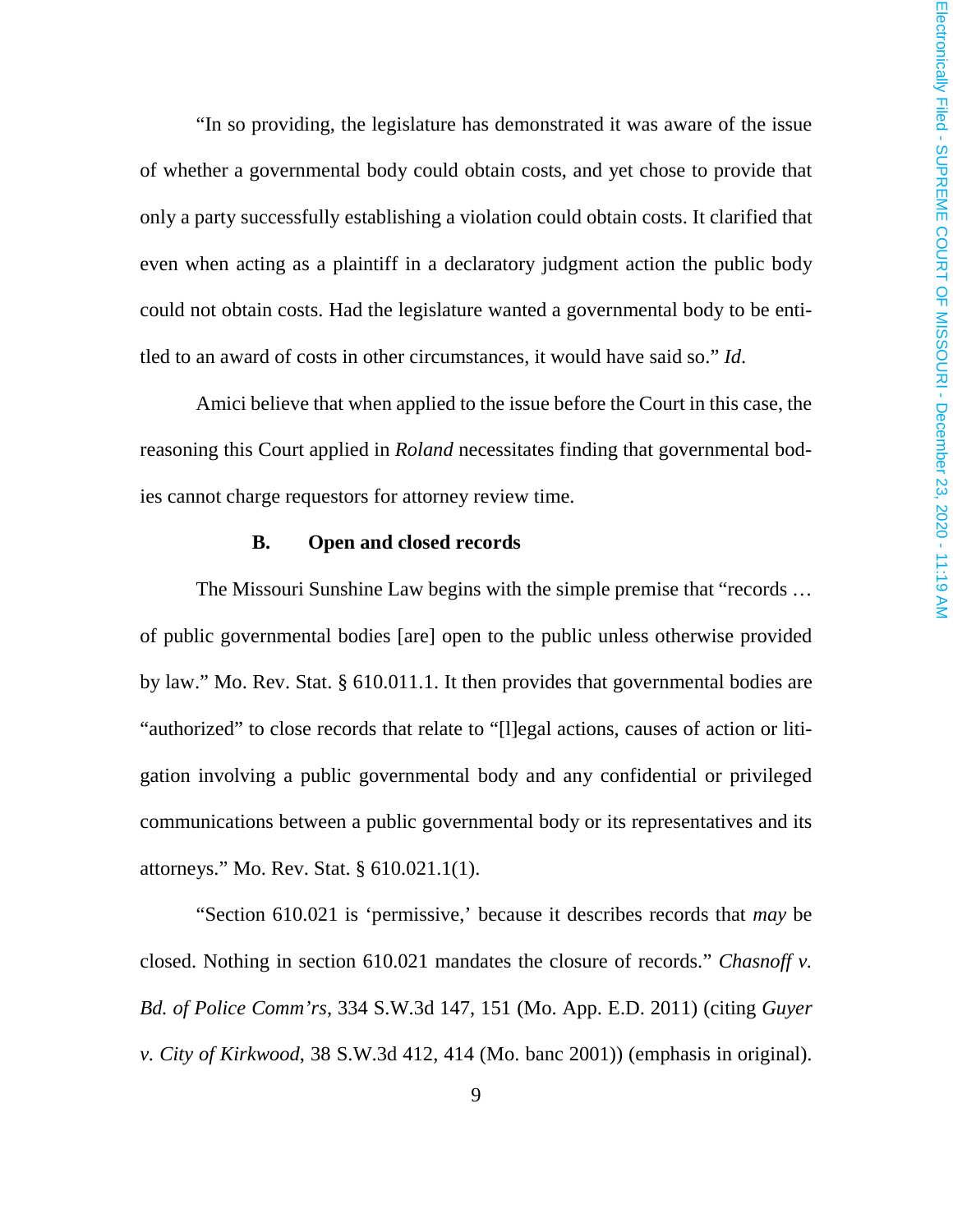In fact, Section 610.022.4 provides that "[n]othing in sections 610.010 to 610.028 shall be construed as to require a public governmental body to hold a closed meeting, record or vote to discuss or act upon any matter." Mo. Rev. Stat. § 610.022.4.

#### **C. Exempt and non-exempt material**

When a record contains material which is both exempt from disclosure and material which is non-exempt, it is the duty of the governmental body to segregate the material and produce the non-exempt material: "If a public record contains material which is not exempt from disclosure as well as material which is exempt from disclosure, the public governmental body shall separate the exempt and nonexempt material and make the nonexempt material available for examination and copying." Mo. Rev. Stat. § 610.024.1.

Repeated decisions by the Courts of Appeal have held that Section 610.024 imposes an affirmative obligation on the governmental body to undertake this review. *See, e.g., Laut v. City of Arnold*, 417 S.W.3d 315, 320 (Mo. App. E.D. 2013) ("the government agency receiving the request is obligated to separate exempt and non-exempt information, and to disclose the portions of the documents that are open to the public under the statute"); *State ex rel. Missouri Local Gov't Ret. Sys. v. Bill*, 935 S.W.2d 659, 664 (Mo. App. W.D. 1996) ("To the extent that the information Bill sought was contained in a record which also contained exempted information, LAGERS had an obligation to cull the requested information from the record and to disclose it.").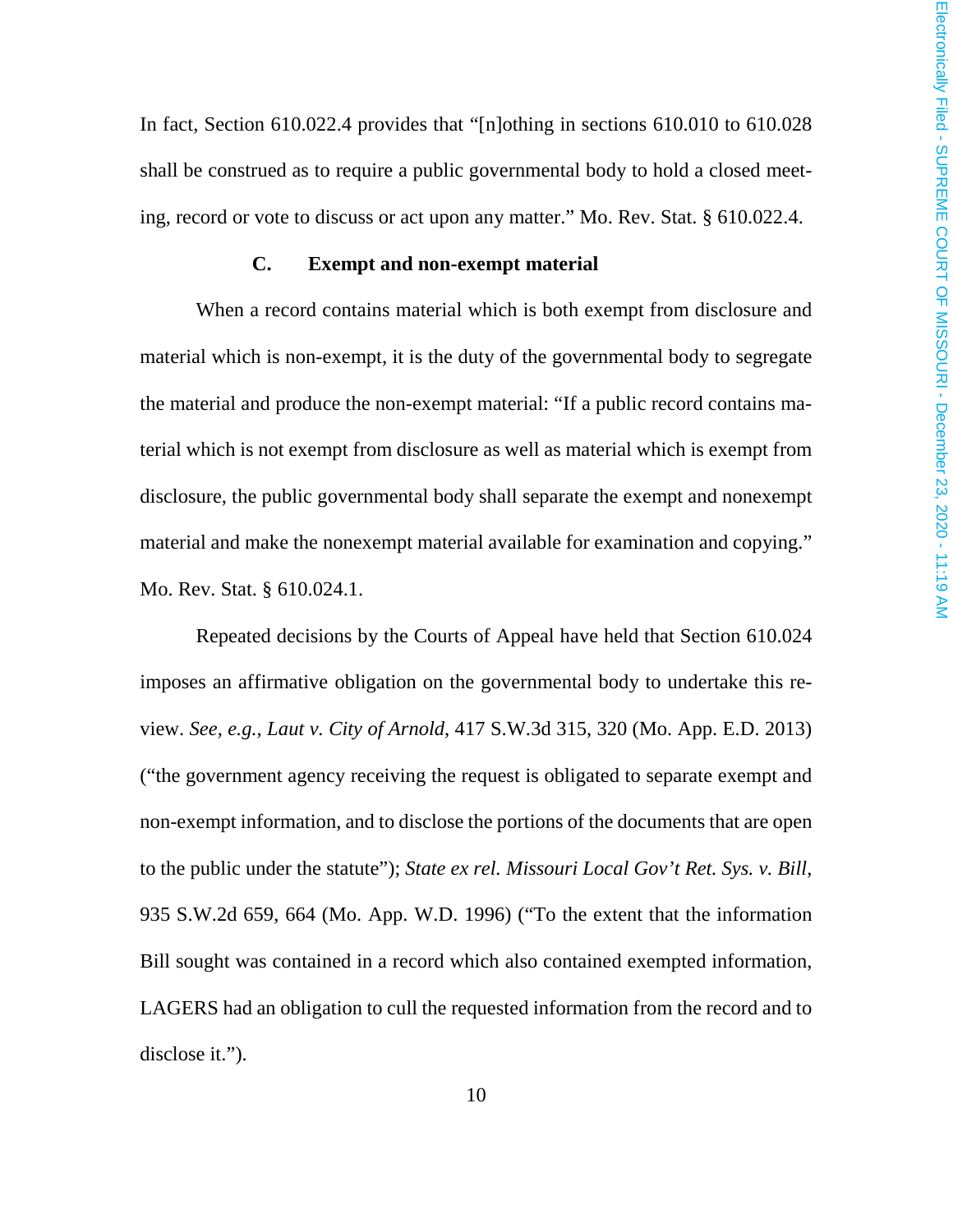#### **D. Fees for obtaining public records**

The Sunshine Law's provisions regarding allowable fees for obtaining public records are contained in Section 610.026. Specifically, subsection 1 allows governmental bodies to charge for the following:

- Copying charges of not more than ten cents per page for paper copies not larger than legal size paper;
- Search time, research time, and duplicating time, "using employees of the body that result in the lowest amount of charges for search, research, and duplication time;"
- Actual duplicating time for oversize documents, *i.e*., maps, blueprints, plats, etc., or non-paper records, *i.e*., recording tapes, videotapes or films, slides, etc.; and
- If the requested records are stored on computer facilities, programming time, to the extent required "beyond the customary and usual level to comply with a request for records or information."

Mo. Rev. Stat. § 610.026.1.

### **II. In pari materia construction of the Sunshine Law compels the conclusion governmental bodies cannot charge for attorney review time**

These provisions of the Sunshine Law, taken together, mean that governmen-

tal bodies cannot charge requestors for time spent by attorneys reviewing and re-

dacting the records.

As this Court explained in *Roland*, the various sections of the Sunshine Law are to be read "in *pari materia*." 590 S.W.3d at 318-19. Here, Section 610.024.1 provides that if a record contains both non-exempt and exempt material the governmental body—not the requestor—bears the burden of redacting the exempt material.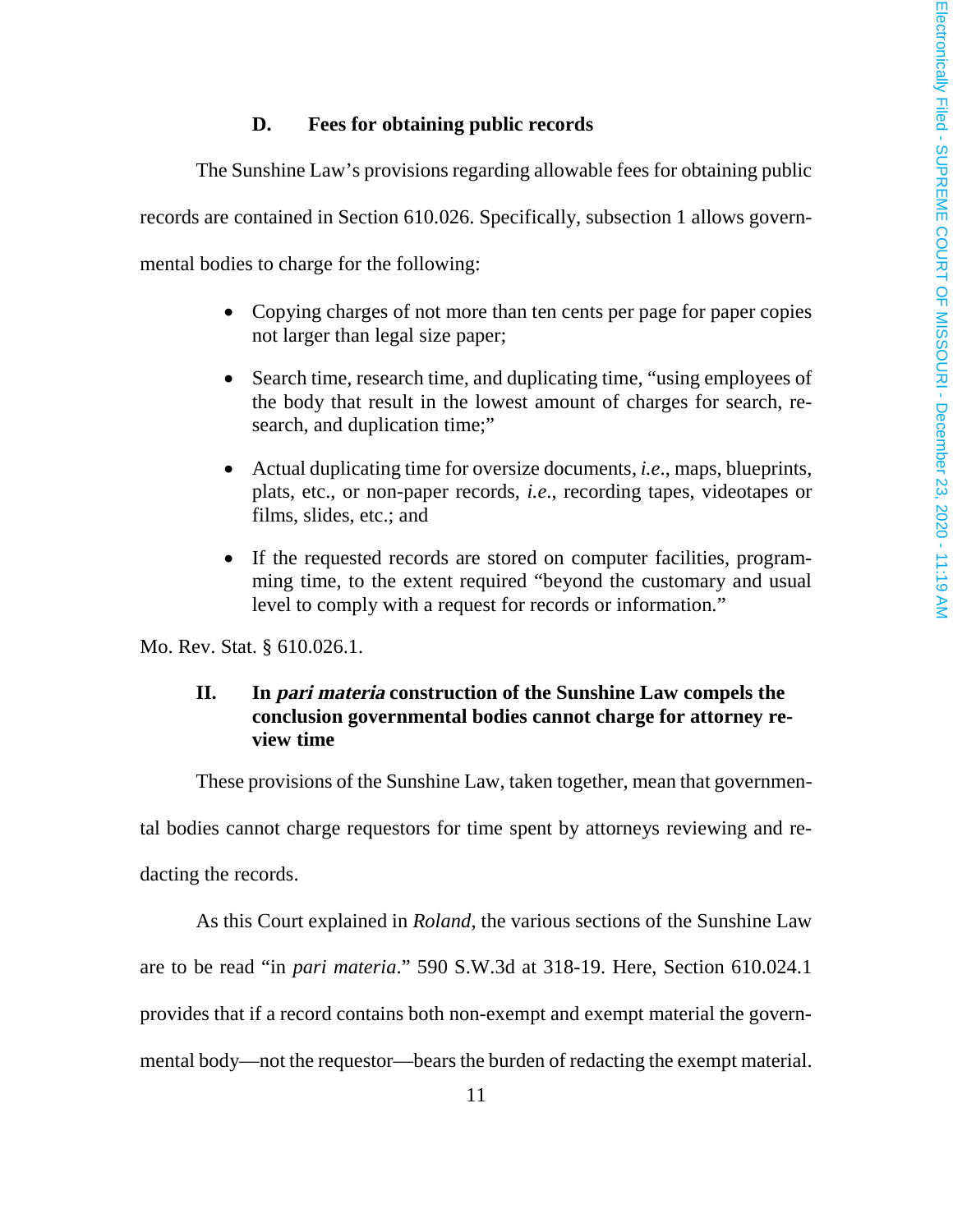But neither this section, nor the "fee" section, *i.e*., Section 610.026.1, allows the governmental body to charge the requestor for this work.

Instead, Section 610.026.1 only allows the governmental body to pass on charges for copying records, time spent searching for records, programming time (if necessary), etc. In short, Section 610.026.1 allows a governmental body to charge the requestor for services that directly benefit the requestor by contributing to the production of the requested documents. In contrast, the time an attorney spends reviewing and redacting records only benefits the governmental body, which chooses (but is not required) to redact material which is exempt under Section 610.021.1(1).

Here, just as in *Roland*, the Legislature "has demonstrated it was aware of the issue of whether a governmental body could" charge a requestor fees to produce public records, 590 S.W.3d at 323, but the Legislature provided that a governmental body could only charge fees for certain specified services, none of which include the time spent by an attorney to review and redact records. Accordingly, just as in *Roland*, the governmental body has no statutory authority to condition disclosure of public records on payment for the time spent by attorneys to review public records.

As this Court noted in *Roland* regarding costs, the Legislature only allows **requestors** to recover attorney's fees under Missouri Sunshine Law. *Id.* First, the Legislature provided that a requestor can recover attorney's fees if they are successful in proving a governmental body knowingly or purposefully violated the Sunshine Law. *See* Mo. Rev. Stat. § 610.027.3, 4. Second, the Legislature has provided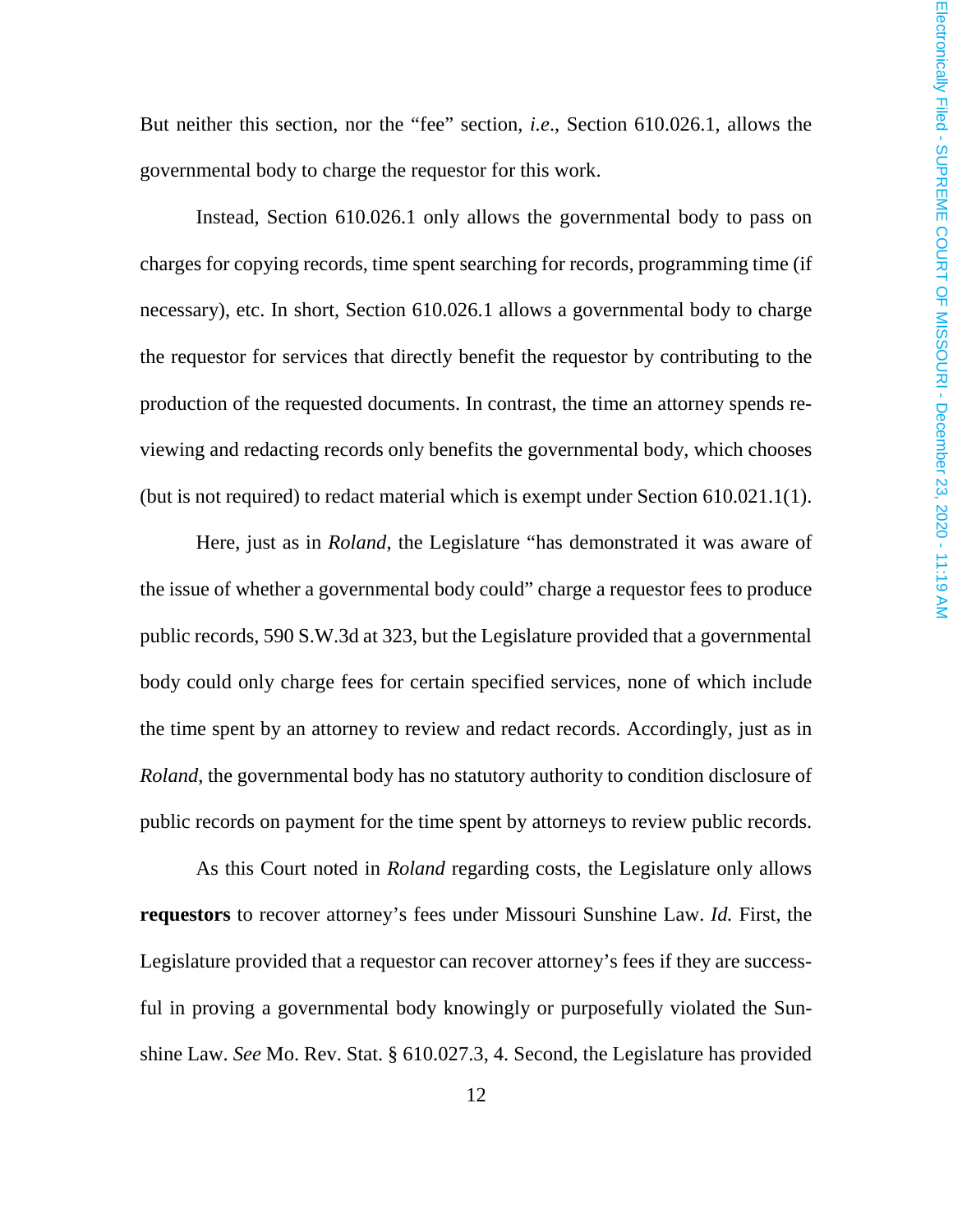that where a governmental body chooses to sue the requestor in a declaratory judgment action, the governmental body must pay the requestor's attorney's fees. *See* Mo. Rev. Stat. § 610.027.6.

Thus, under Missouri Sunshine Law, it is only the requestor who can shift his or her attorney's fees to the governmental body; the governmental body cannot shift its attorney's fees to the requestor. It was for this very reason that this Court rejected the St. Louis Election Board's attempt recover its costs from Roland. It would therefore be unreasonable to allow a governmental body, which cannot recover attorney's fees expended for litigation, to recover attorney's fees whenever it chooses to review and redact public records.<sup>1</sup>

<sup>&</sup>lt;sup>1</sup> Missouri follows the "'American Rule,' which states that, 'absent statutory authorization or contractual agreement, each party bears the expense of his or her own attorney's fees.'" *Robinson v. Langenbach*, 599 S.W.3d 167, 188 (Mo. banc 2020). While this rule is ordinarily applied in the litigation context, it reflects a significant public policy that attorney's fees are exceptional charges which ordinarily must be borne by the person seeking such counsel.

In other settings, governmental bodies are not permitted to pass along the cost of seeking the counsel of in-house or outside attorneys absent some sort of specific authorization. Certainly, the rule ought to be no different where a governmental body seeks such counsel under the Sunshine Law. In enacting the Sunshine Law, the Legislature was well aware that attorney's fees were an extraordinary expense that should normally be borne by the entity seeking such services; although it made provision for recovery of attorneys' fees in specific limited instances, it included no provision allowing recovery of fees where an attorney's counsel is sought to review whether the records (or parts of them) are privileged.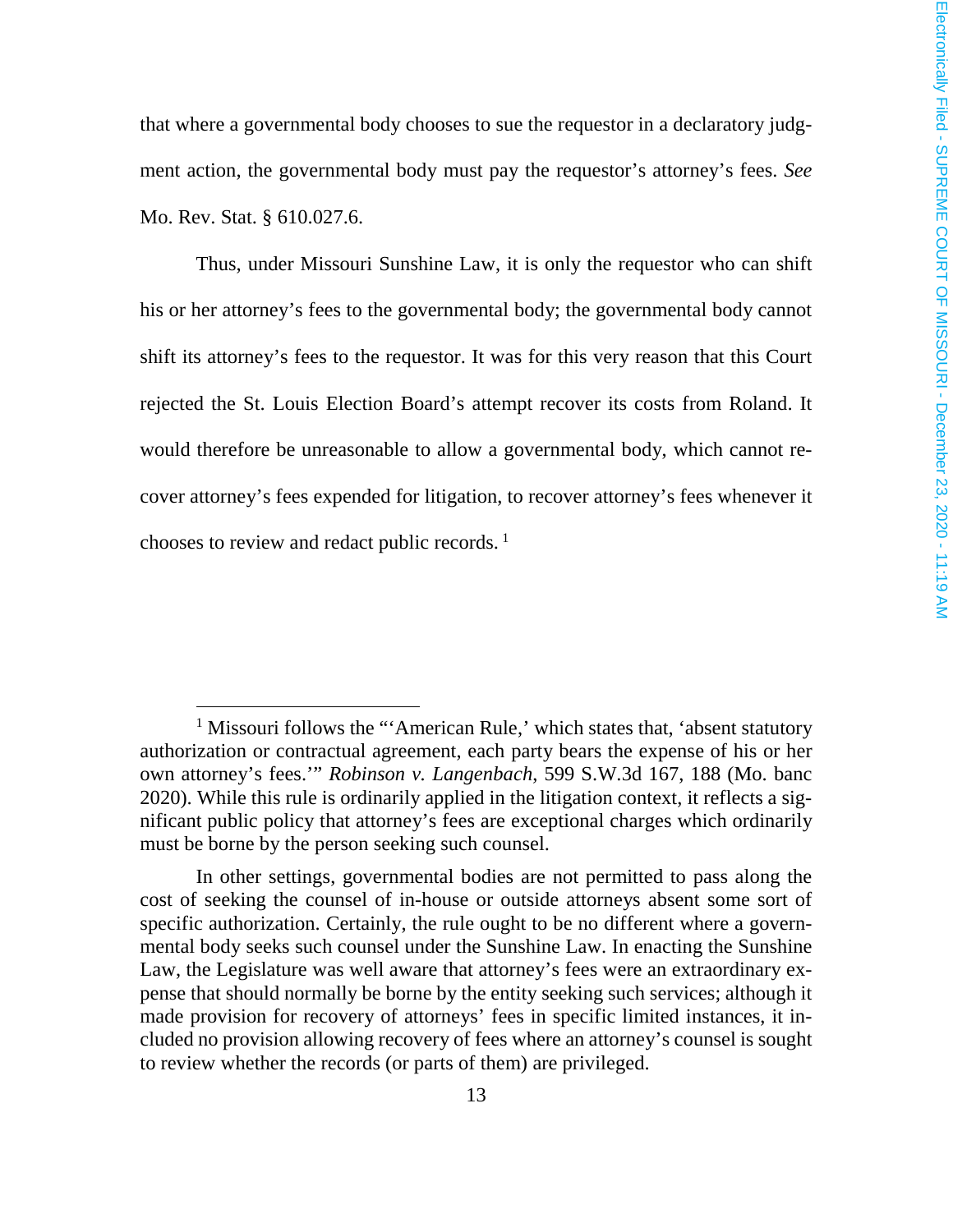#### **III. Strake v. Robinwood West Community Improvement District**

In his motion for judgment on the pleadings, Governor Parson conceded that Section 610.021.1(1) merely "authoriz[es]" closure of attorney-client privileged matters (as opposed to "requiring" their closure); he nevertheless asserted that his attorney had a conflicting "ethical obligation" that "required" the attorney to review the records for privilege. (D19 p. 11). But in *Strake v. Robinwood West Community Improvement District*, 473 S.W.3d 642 (Mo. banc 2015), this Court held that the Sunshine Law controls when such conflicting obligations arise.

John Strake requested from Robinwood a copy of a settlement agreement to which Robinwood was a party. When Robinwood refused, Strake sued, asserting that the agreement was an open record and that Robinwood had knowingly and purposefully violated the Sunshine Law in refusing to produce it. In its defense, Robinwood argued that the settlement agreement's confidentiality clause subjected Robinwood to "two mutually conflicting obligations," *i.e*., its obligations under the Sunshine Law and its obligations under the confidentiality clause.

In finding that Robinwood purposefully violated the Sunshine Law by refusing to provide Strake with a copy of the settlement agreement, this Court found that Robinwood's statutory obligations under the Sunshine Law trumped its contractual obligations under the settlement agreement: "Robinwood's decision to withhold the requested documents [] to avoid potential contractual liability amounts to 'purposely' violating the Sunshine Law as part of a "'conscious design, intent, or plan'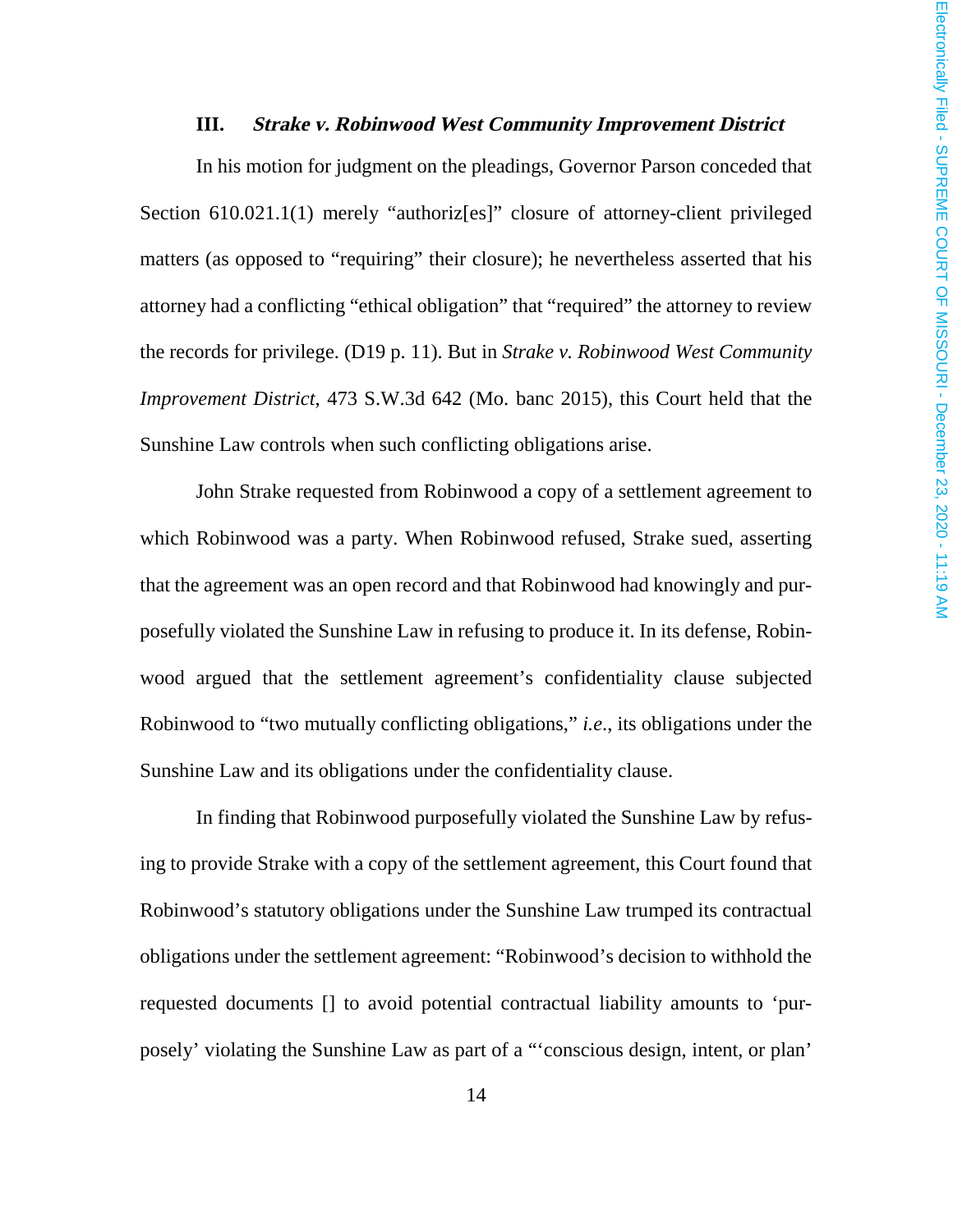to violate the law ... 'with awareness of the probable consequences.'"" *Id* at 646 (quoting *Spradlin v. City of Fulton*, 982 S.W.2d 255, 262 (Mo. banc 1998)).<sup>2</sup>

Thus, to the extent the Governor's counsel believes it has an ethical obligation to review public records before producing them, that conflicting ethical obligation cannot impose a financial obligation on the requestor that the Sunshine Law does not.<sup>3</sup> The Governor therefore asserts a false conflict.

#### **IV. Attorney review time is not "search, research, [or] duplication time"**

Recognizing that a governmental body can only charge fees which the Legislature has authorized, Governor Parson argued in the circuit court that the time his attorney spent reviewing and redacting the e-mails which Elad Gross had requested

<sup>2</sup> *Strake* is consistent with this Court's jurisprudence that where a governmental body faces competing demands relating to the disclosure of open records, the tie goes to the "open record" demand imposed by Section 610.011.1. *See Guyer v. City of Kirkwood*, 38 S.W.3d 412, 414 (Mo. 2001) ("section 610.011.1 should be used as a tiebreaker in favor of disclosure").

<sup>&</sup>lt;sup>3</sup> The Governor also argued below that because the last sentence of Section 610.021.1(1) states that "[l]egal work product shall be considered a closed record," closure of attorney work product is "required." (D19 p. 11). But there are two problems with this argument. First, it is based on a misreading of Section 610.021, which plainly states that a governmental body "is authorized to close … records … to the extent they relate to" the following subdivisions—including subdivision (1). Accordingly, work product is not "required" to be closed; instead, the sentence simply means that work product—along with the previously mentioned "[l]egal actions, causes of action or litigation"—are within the scope of subdivision (1). Second, even if work product was required to be closed (which it is not), the sentence to which the Governor points does not impose an obligation on the requester to pay for an attorney to review records for work product.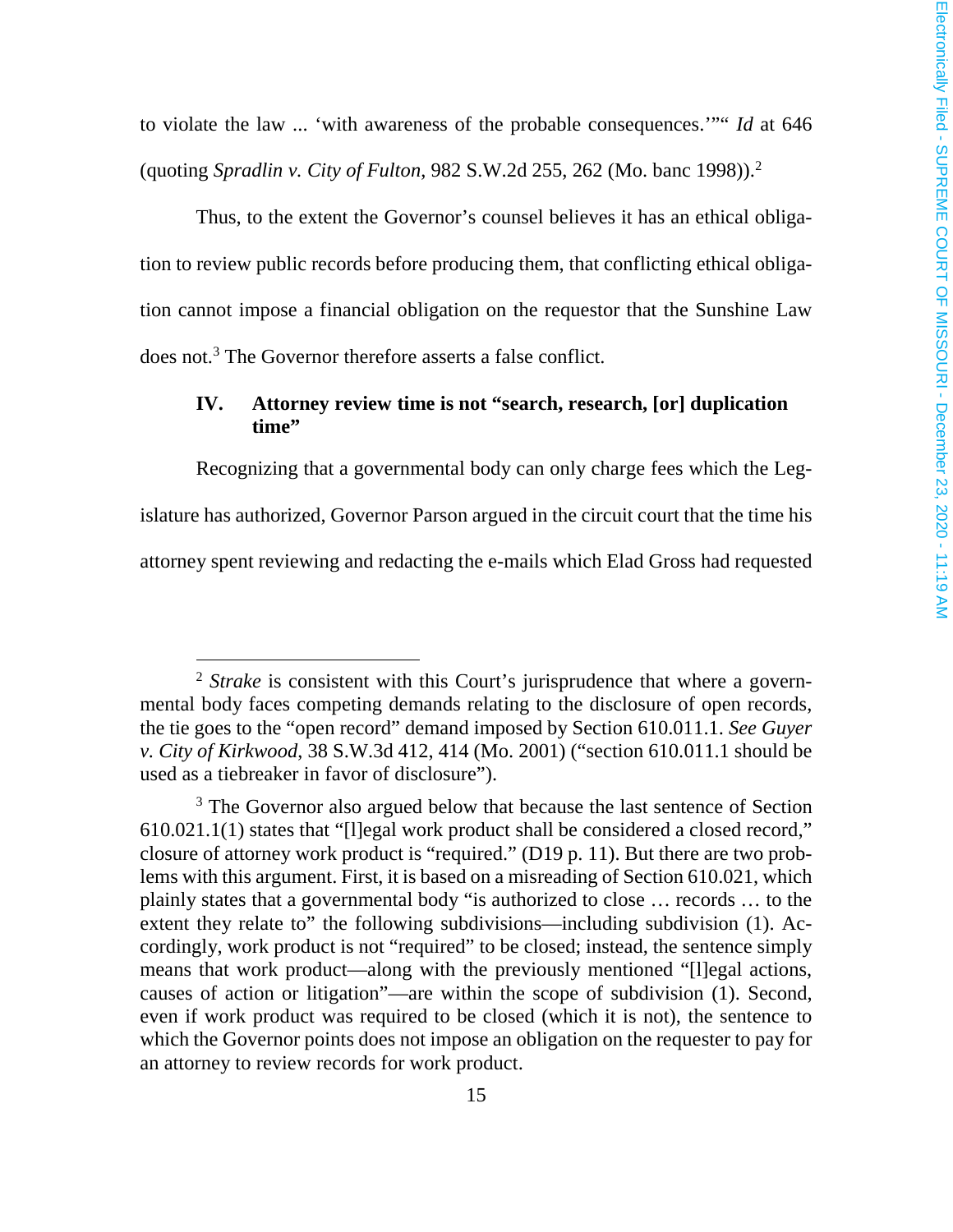was "research time," pursuant to Section 610.026.1(1). (D19 pp. 9-10). The Gover-

nor's attempt to fit a square peg into a round hole is unavailing.

Section 610.026.1(1) provides as follows:

Fees for copying public records… shall not exceed ten cents per page for a paper copy not larger than nine by fourteen inches, with the hourly fee for duplicating time not to exceed the average hourly rate of pay for clerical staff of the public governmental body. **Research time** required for fulfilling records requests may be charged at the actual cost of research time. Based on the scope of the request, the public governmental body shall produce the copies using employees of the body that result in the lowest amount of charges for search, **research**, and duplication **time**.

Mo. Rev. Stat. § 610.026.1(1) (emphasis added).

As can be seen, "research time" is referred to twice in subdivision (1). First, the subdivision provides that "[r]esearch time **required for fulfilling records requests** may be charged at the actual cost of research time." Here, as noted in section I(B), *supra*, Governor Parson was not required to redact materials that qualify for the "legal records" exemption. So he could have "fulfill[ed]" Gross' request without having an attorney conduct a privilege review of the requested records.

The distinction between "fulfilling" a request for records and conducting a privilege review is well-established in the analogous field of document production in litigation. For example, while a litigant can be charged for computer time spent by an opposing party to research and locate responsive documents that are on diffi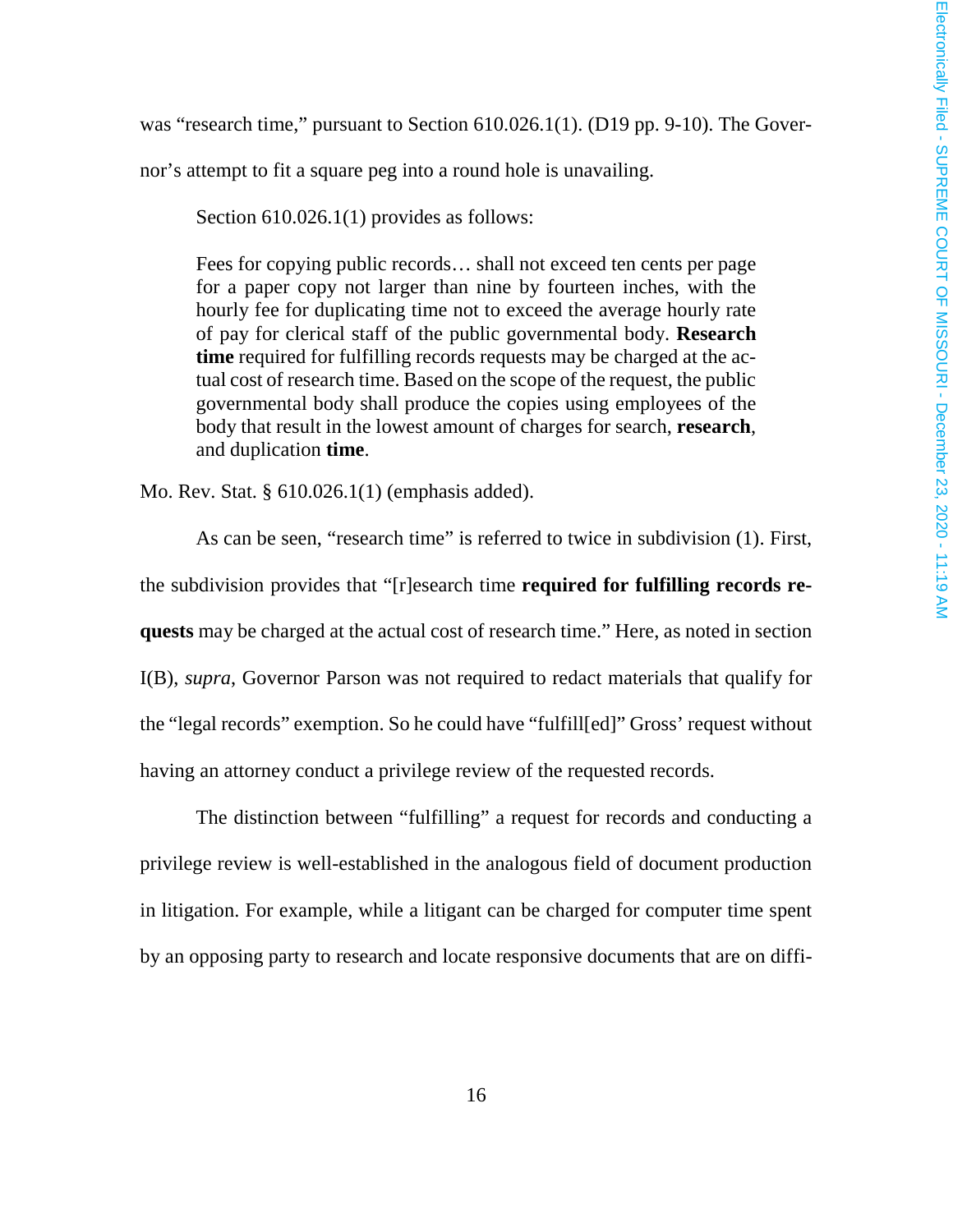cult-to-read tape backups, "the responding party should *always* bear the cost of reviewing and producing electronic data once it has been converted to an accessible form." *Zubulake v. UBS Warburg LLC*, 216 F.R.D. 280, 290 (S.D.N.Y. 2003).

The primary reason for this rule is simple: "the producing party is the sole beneficiary of privilege review." *Electronic Discovery and Cost Shifting: Who Foots the Bill?*, 38 Loy. L.A. L. Rev. 1639, 1664 n.191 (2005) ("The producing party benefits from the privilege review, as it is the party asserting the privilege."). It necessarily follows, therefore, that the producing party under Missouri Sunshine Law should also bear the cost of the privilege review.<sup>4</sup>

Subdivision (1) again refers to "research time" when it states, "the public governmental body shall produce the copies using employees of the body that result in the lowest amount of charges for **search, research, and duplication time**."

"When a statutory term is not defined, courts apply the ordinary meaning of the term as found in the dictionary." *Great S. Bank v. Dir. of Revenue*, 269 S.W.3d 22, 24–25 (Mo. banc 2008). The term "research" is defined as "careful or diligent search;" "studious inquiry or examination;" and "the collecting of information about

<sup>&</sup>lt;sup>4</sup> This analogy also applies to the Governor's argument that because he was "required" to review the records—either under his counsel's "ethical obligation" or because work product is a closed record, *see supra* n.3—requestors must pay for the privilege review. Parties to litigation are "required" to produce documents in response to a request from an opposing party. Despite this fact, parties cannot shift the financial burden of conducting a privilege review onto the party who requested the documents.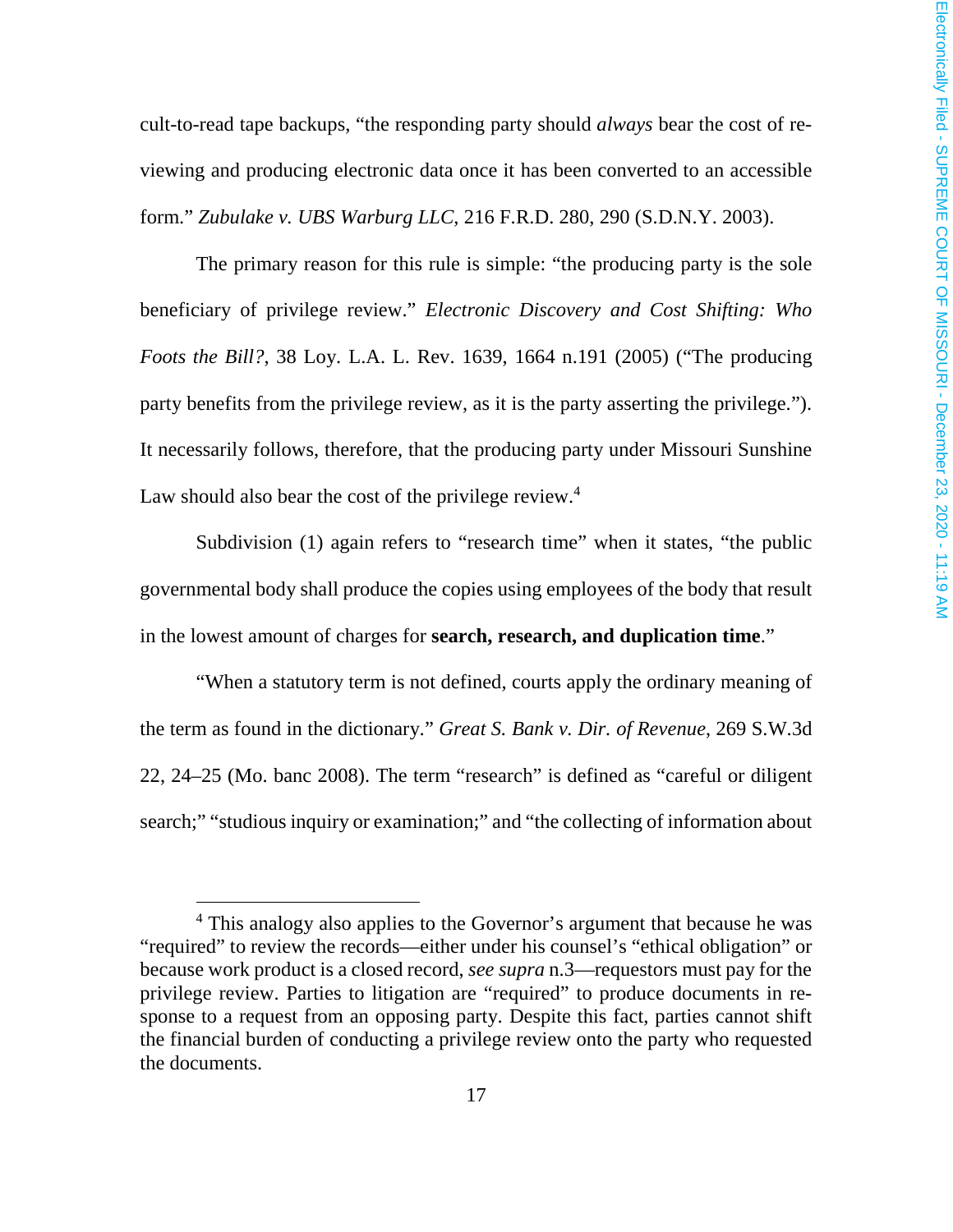a particular subject." *Research*, Merriam-Webster, https://www.merriam-webster.com/dictionary/research (last visited December 21, 2020).

This meaning is consistent with the other words in the subdivision, *i.e*., "search" and "duplicate." "Research time" in this subdivision thus plainly relates to the process of locating potentially responsive documents (*i.e*., making a "careful and diligent" search for them), "collecting" them, and then copying them (*i.e*., "duplicating" them), to make them available to the requestor.

This reading of subdivision (1) comports with a well-known principle of statutory construction: When "the word at issue appears in the statute within a list of words, the Court will apply the principle of statutory construction known as *noscitur a sociis*—a word is known by the company it keeps. Under this principle, a court looks to the other words listed in a statutory provision to help it discern which of multiple possible meanings the legislature intended." *Union Elec. Co. v. Dir. of Revenue*, 425 S.W.3d 118, 122 (Mo. banc 2014) (internal citations omitted).

Thus, the words used in Section 610.026.1(1) all relate to the process of locating responsive documents and making them available to the requestor. They do not relate to the entirely separate process of reviewing<sup>5</sup> documents to determine whether they contain exempt information.

<sup>&</sup>lt;sup>5</sup> The term "review," which the dictionary defines as "to go over or examine critically or deliberately," *Review*, Merriam-Webster, https://www.merriam-webster.com/dictionary/review, has an entirely different meaning than "researching." The Sunshine Law does not allow governmental bodies to charge "review time."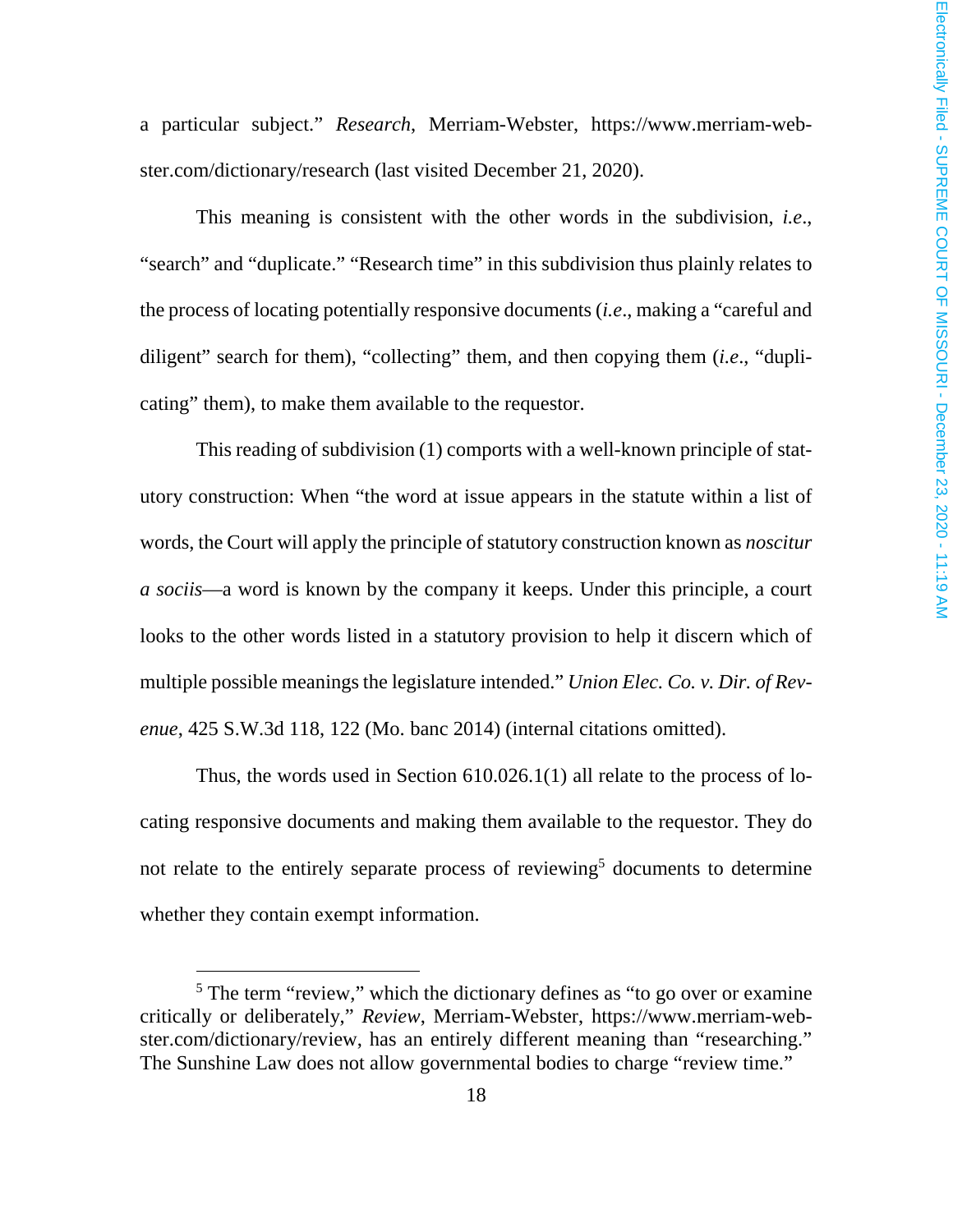Assuming that attorney review is warranted, the documents requested under the Sunshine Law already will have been retrieved and examined for responsiveness. At that point, the process of "research" has concluded. Attorney review of a document once found is outside the context of researching, collecting, and duplicating the information. Reading anything further into the statute, including allowing charges for attorney review, contravenes Supreme Court precedent that the statute is to be liberally construed to promote transparency in government; to limit impediments to disclosure; and that any ambiguity or uncertainty should be resolved in favor of promoting disclosure. *Guyer v. City of Kirkwood*, 38 S.W.3d 412, 414 (Mo. banc 2001).

In fact, here, the Governor has conceded the "searching, researching, and duplicating" work necessary to "fulfill" the request is finished: in his motion for judgment on the pleadings, the Governor stated that "[t]he Governor's Office ha[s] located over 13,000 potentially responsive documents." (D19 p. 1). As such, the Governor does not need to conduct further "research" in order to "fulfill" Gross' request.

For these reasons, time spent by an attorney reviewing and redacting responsive public records is not "research time."

#### **V. Section 610.225 – Tax credits**

In *Roland*, this Court found that by including certain "cost" provisions in the Sunshine Law, the Legislature had "demonstrated it was aware of the issue" and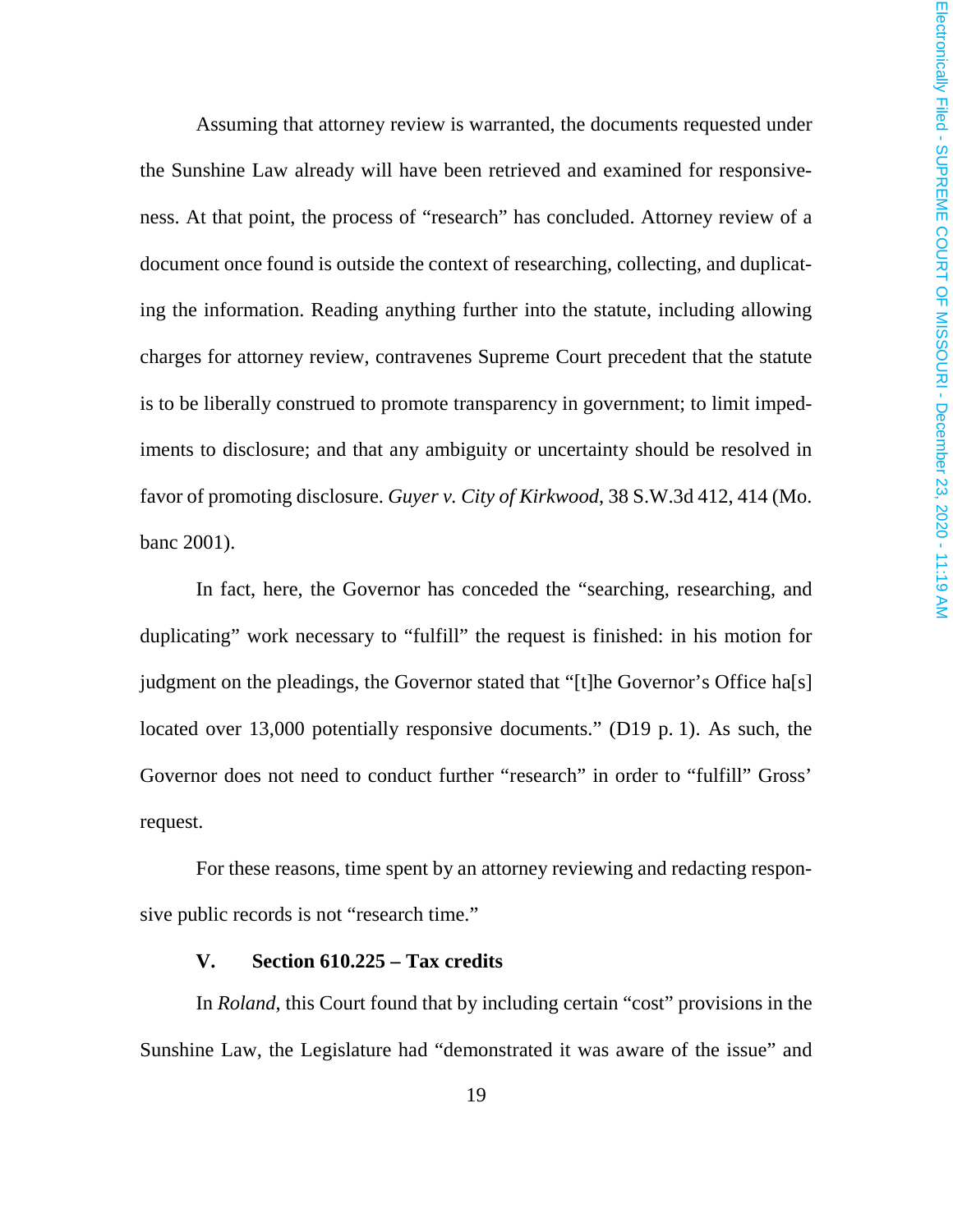specifically chose to limit cost awards to requestors, to the exclusion of governmental bodies. 590 S.W.3d at 323. So, the Court reasoned that "[h]ad the legislature wanted a governmental body to be entitled to an award of costs in other circumstances, it would have said so." *Id*.

Here, the Legislature has provided that a governmental body can collect the cost of redacting records in one limited scenario: when the records contain material concerning pending tax credit applications.

Specifically, subsection 1 of Section 610.225 provides as follows:

**Records and documents relating to tax credits** submitted as part of the application for all tax credits to any department of this state, board, or commission authorized to issue or authorize or recommend the authorization of tax credits **shall be deemed closed records until such time as the information submitted does not concern a pending application**, and except as limited by other provision of law concerning closed records.

Mo. Rev. Stat. § 610.225.1 (emphasis added). A "pending application" is defined as

"any application for credits that has not been authorized." *Id*.

Subsection 2 provides:

Upon a request for opening of records and documents relating to all tax credit programs, as defined in section 135.800, except as limited by the provision of subsection 1 of this section, the agency that is the recipient of the open records request shall make information available consistent with the provisions of this chapter.

Mo. Rev. Stat. § 610.225.2. The referenced section, *i.e*., Section 135.800, provides

that "all tax credit programs" is synonymous with "any tax credit program." Mo.

Rev. Stat. § 135.800.1(3).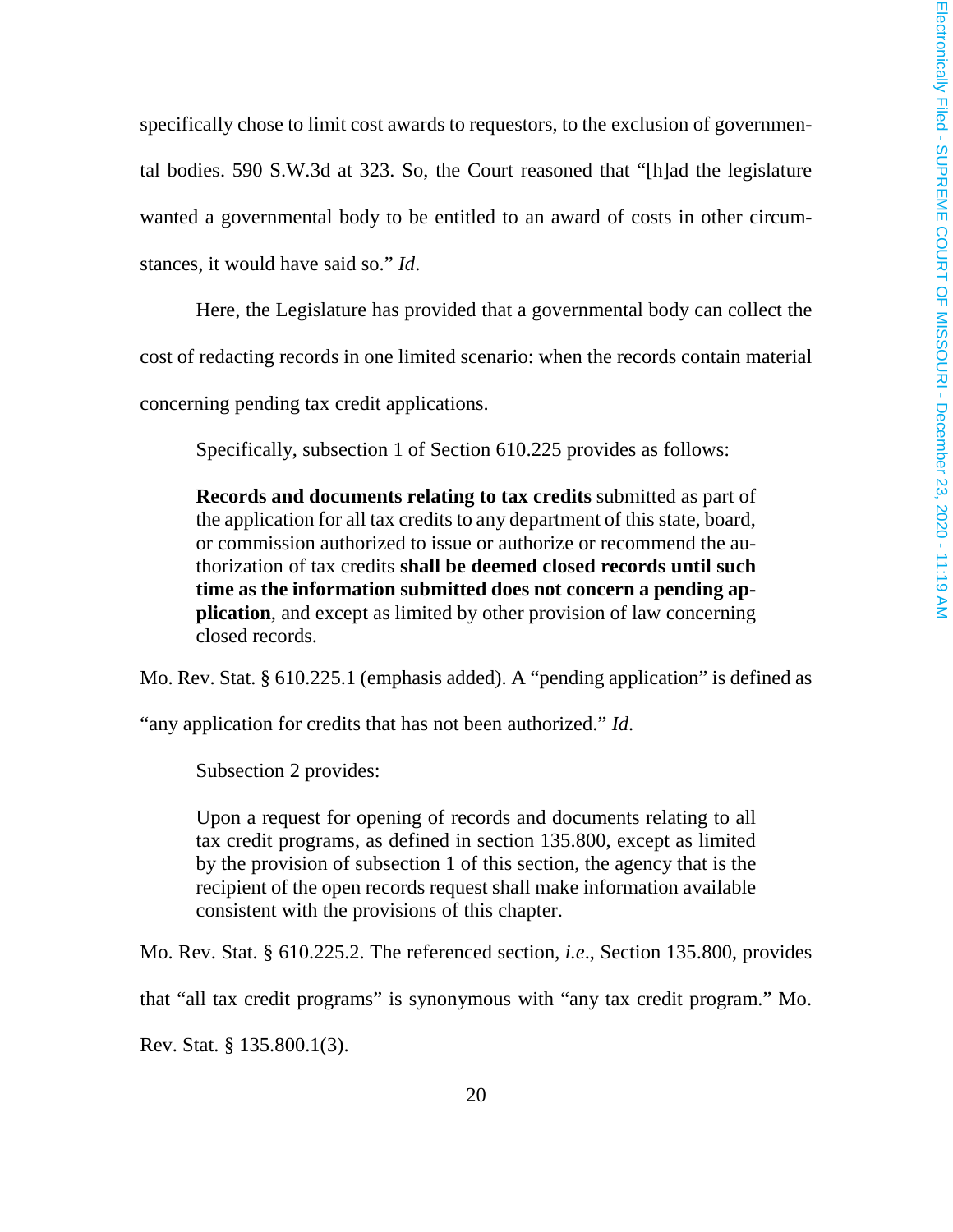Subsection 2 further provides that:

Where a single record or document contains both open and closed records, the agency shall make a redacted version of such record or document available in order to protect the information that would otherwise make the record or document a closed record. Staff time required for such redaction shall constitute an activity for which a fee can be collected pursuant to section 610.026.

Mo. Rev. Stat. § 610.225.2.

Thus, taken together, these provisions provide that (1) a document relating to a pending tax credit application is a closed record; but once the application has been "authorized," the document becomes an open record; (2) to the extent a document contains information about both pending and authorized applications, the information about the pending applications "shall" be redacted; and (3) the cost of redacting the information in the document about the pending application can be passed on to the requestor.

This provision is relevant for four reasons. First, redaction of pending tax credit application information is a clerical task that does not require an attorney; instead, all one needs to know is whether the application is pending or not. Thus, there is nothing in Section 610.225.2 which would allow time spent by an attorney reviewing and redacting records to be charged to a requestor.

Second, this section appears to allow for recovery of redactions costs because, unlike the "permissive" exemptions contained in Section 610.021, this section contains a mandatory closure provision: "Records and documents relating to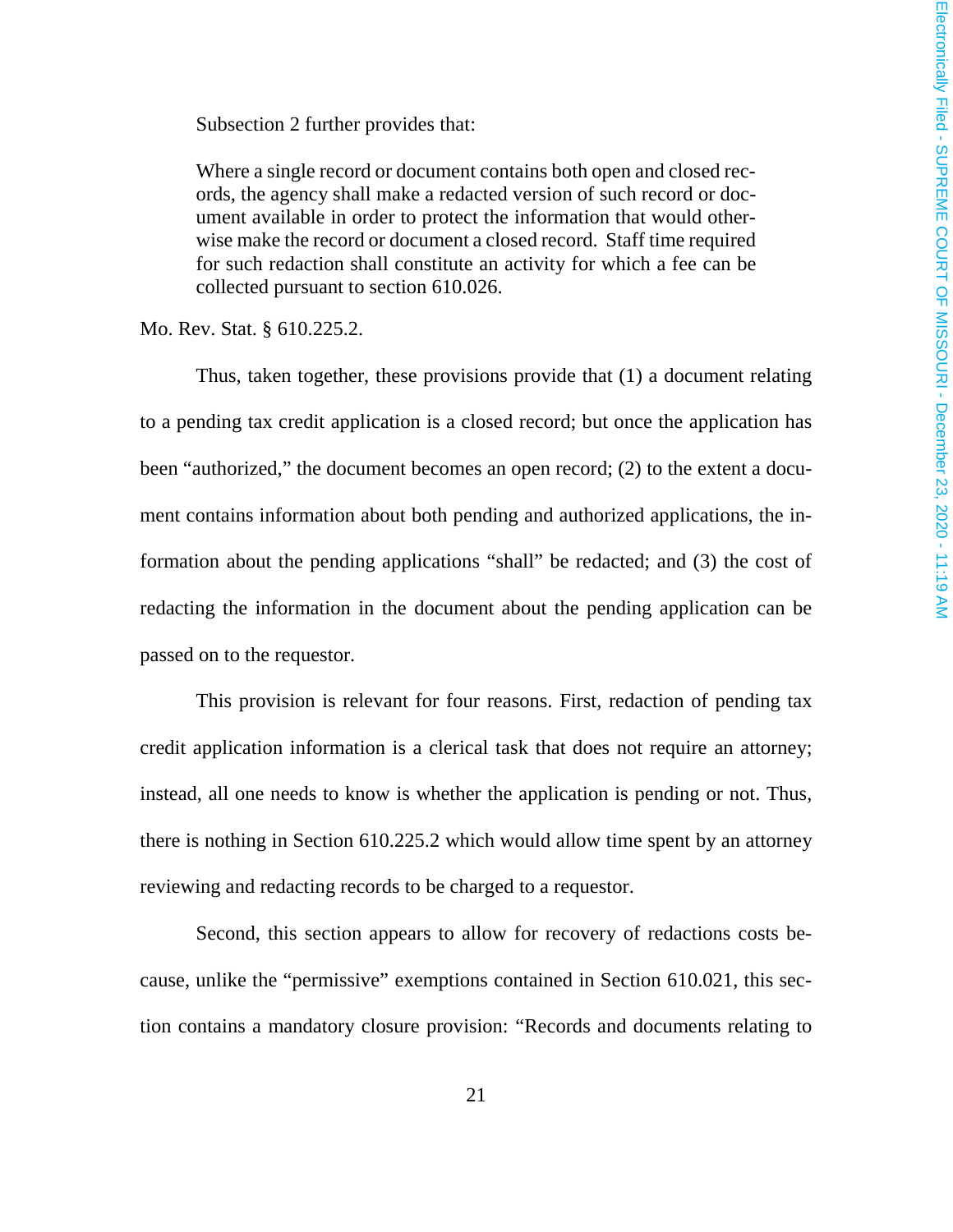tax credits … **shall be deemed closed records** until such time as the information submitted does not concern a pending application." Mo. Rev. Stat. § 610.225.1 (emphasis added).

This is followed by the explicit mandate that "[w]here a single record or document contains both open and closed records, the agency **shall make a redacted version of such record** or document available in order to protect the information that would otherwise make the record or document a closed record." Mo. Rev. Stat. § 610.225.2 (emphasis added).<sup>6</sup>

Third, while providing that the time spent to make the required redactions "shall constitute an activity for which a fee can be collected pursuant to section 610.026," the Legislature notably did not refer to this time as "research time." Redaction time is thus distinct from "research time," and recovery of redaction costs is limited to the circumstances of Section 610.225.2.

Fourth, and most importantly, the fact the Legislature expressly allows recovery of time spent redacting these very specific types of records shows that "[h]ad the legislature wanted a governmental body to be entitled to [recover redaction] costs in other circumstances, it would have said so." *Roland*, 590 S.W.3d at 315.

<sup>&</sup>lt;sup>6</sup> The mandatory closure and redaction provisions in Section 610.225 are designed to protect information which private parties have included in pending tax credit applications. Thus, redaction of this information does not serve to protect any governmental interest; instead, the redactions protect only private interests. This is unlike a privilege review, which benefits only the government.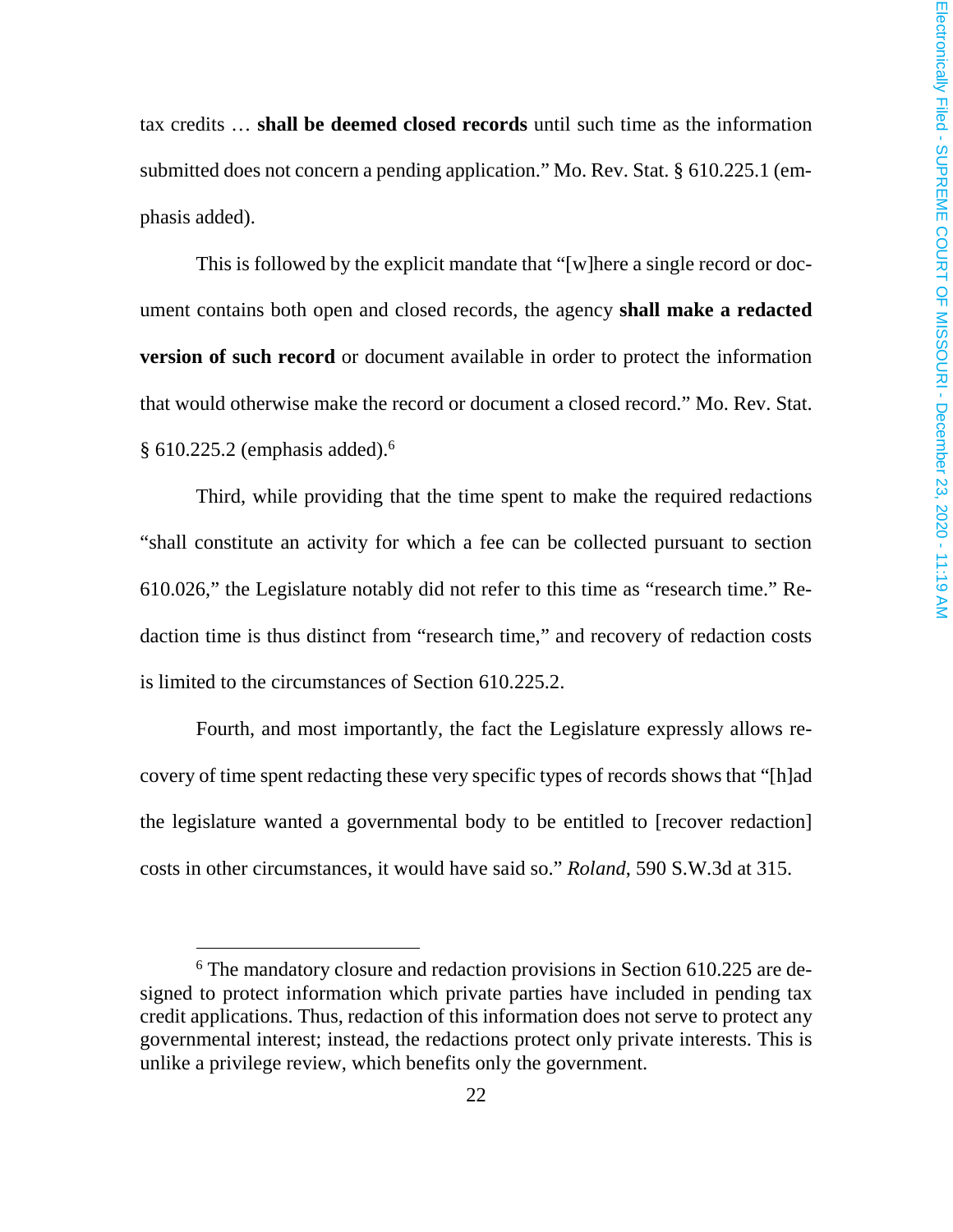#### **VI. White v. City of Ladue**

Governor Parson told the circuit court that the Court of Appeals' decisions in *White v. City of Ladue*, 422 S.W.3d 439 (Mo. App. E.D. 2013), supports his reading of "research time." (D19 p. 11). Again, Amici disagree.

In that case, the city responded to Larry White's Sunshine Law request by stating that some of the documents he had requested were closed records and he would have to pay \$5,500 for an attorney to review the documents prior to production.

White sued, alleging the city's demand constituted a knowing or purposeful violation of the Sunshine Law. The city moved for summary judgment, arguing both (a) that charging for attorney review time is allowed under the Sunshine Law as "research time," and (b), in any event, it did not commit a knowing or purposeful violation by demanding payment for attorney review time.

In ruling on the city's motion, the court squarely rejected the city's first argument, finding that charging for attorney review time is not allowed under the Sunshine Law: "this Court determines that including attorney review time is not encompassed in research time under the statute." *White v. City of Ladue*, No. 10SL-CC01184, at \*2 (St. Louis County Cir. Ct. Sept. 28, 2012).

The court went further, explaining the dangers in allowing governmental bodies to charge requestors for attorney review time: "The Court is concerned that allowing governmental entities to charge for attorney review has serious potential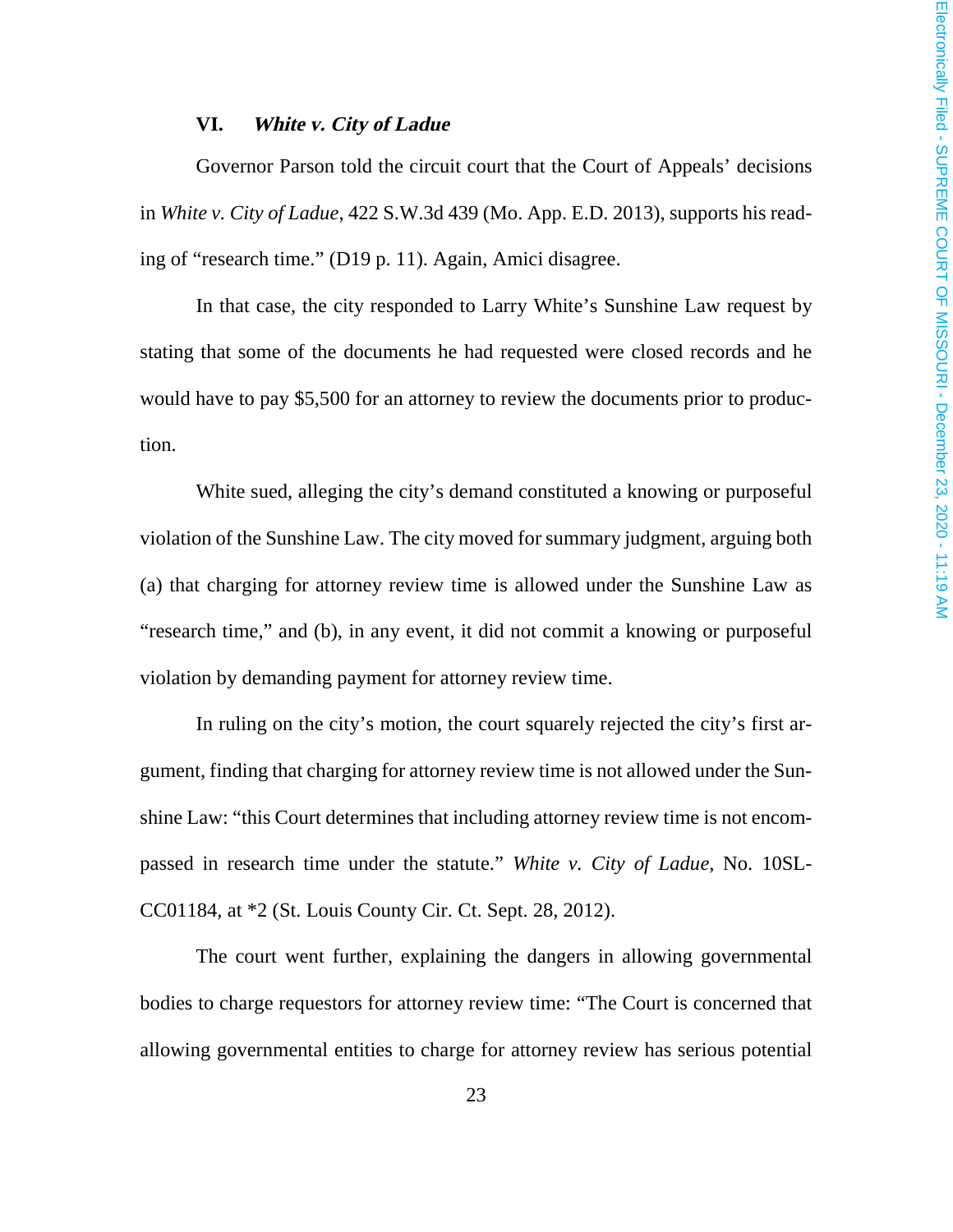to result in the negating of the purpose of the Sunshine Law by making it very difficult, if not impossible, for citizens to afford to exercise the rights given them under the Sunshine Law." *Id*. at \*1. Such charges could very well "put[] the Sunshine Law out of reach" for many citizens. *Id*. at \*2.

The court, however, granted the city's motion on the second prong of its argument, *i.e*., that it did not act knowingly or purposefully. Specifically, the court found that "because this is a case of first impression," White could not show the city knowingly or purposefully violated the Sunshine Law by demanding payment of attorney review time. *Id*.

White appealed the court's judgment, but only on the ground that he had proffered sufficient evidence to show a knowing or purposeful violation. The Court of Appeals disagreed, and affirmed the trial court's ruling that he had failed to show a knowing or purposeful violation. *White*, 422 S.W.3d at 453.

In its opinion, however, the court expressly stated that it was not ruling on whether attorney review time is an allowable charge under the Sunshine Law:

We note that neither White nor the City has challenged the trial court's ruling that attorney's fees may not be charged as research time under the Sunshine Law. *The St. Louis Post–Dispatch* has filed an amicus curiae brief with this Court, urging that "allowing parties to charge for costs incurred for attorneys reviewing Sunshine Law [requests] ... undermines the purpose of the statute." However, as this issue is not raised in the instant appeal, we decline to address it.

422 S.W.3d at 452 n.10.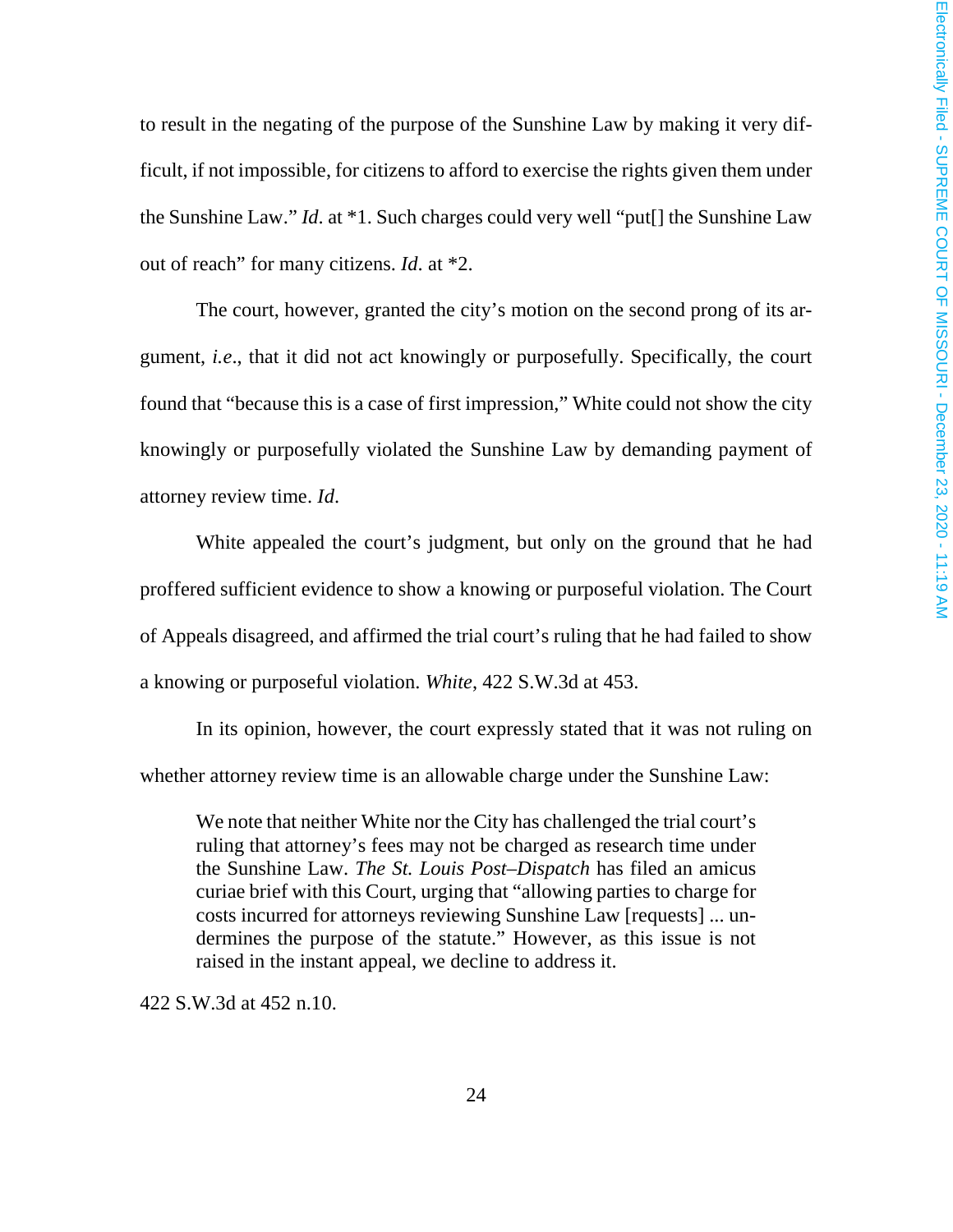As such, the Court of Appeals in *White* did not find that attorney review time is "research time;" instead, it squarely avoided deciding that issue altogether. This case allows this Court to provide certainty on this issue, which has plagued Sunshine Law requesters for years and, too often, has placed legitimate requests economically out of reach, to the detriment of government transparency and accountability.<sup>7</sup>

#### **VII. Public policy favors Amici's construction**

In its decision in *Roland*, the Court stated: "Legislative intent with respect to public records is clear. The sunshine law expressly states, 'It is the public policy of this state that meetings, records, votes, actions, and deliberations of public governmental bodies be open to the public unless otherwise provided by law.'" 590 S.W.3d at 319 (quoting Mo Rev. Stat. § 610.011.1).

Against this background, Amici's interpretation of the Sunshine Law, *i.e*., that the law does not allow public governmental bodies to condition production of documents upon the payment of the costs of reviewing and redacting otherwise open records, is consistent with Missouri's public policy. This conclusion is perhaps best illustrated, ironically, by a decision from another state.

<sup>&</sup>lt;sup>7</sup> The practice of using "research time" to price Sunshine Law requests out of reach for most requestors has become so prevalent the *Post-Dispatch*'s Pulitzer-Prize winning columnist Tony Messenger has given it a name; he calls it "Sunshine Law price gouging." *See* https://www.stltoday.com/news/local/columns/tony-messenger/messenger-animal-rights-group-wins-sunshine-law-case-against-universityof-missouri/article\_5b2f1361-7e00-59de-996c-a45c5e696756.html (last visited December 21, 2020).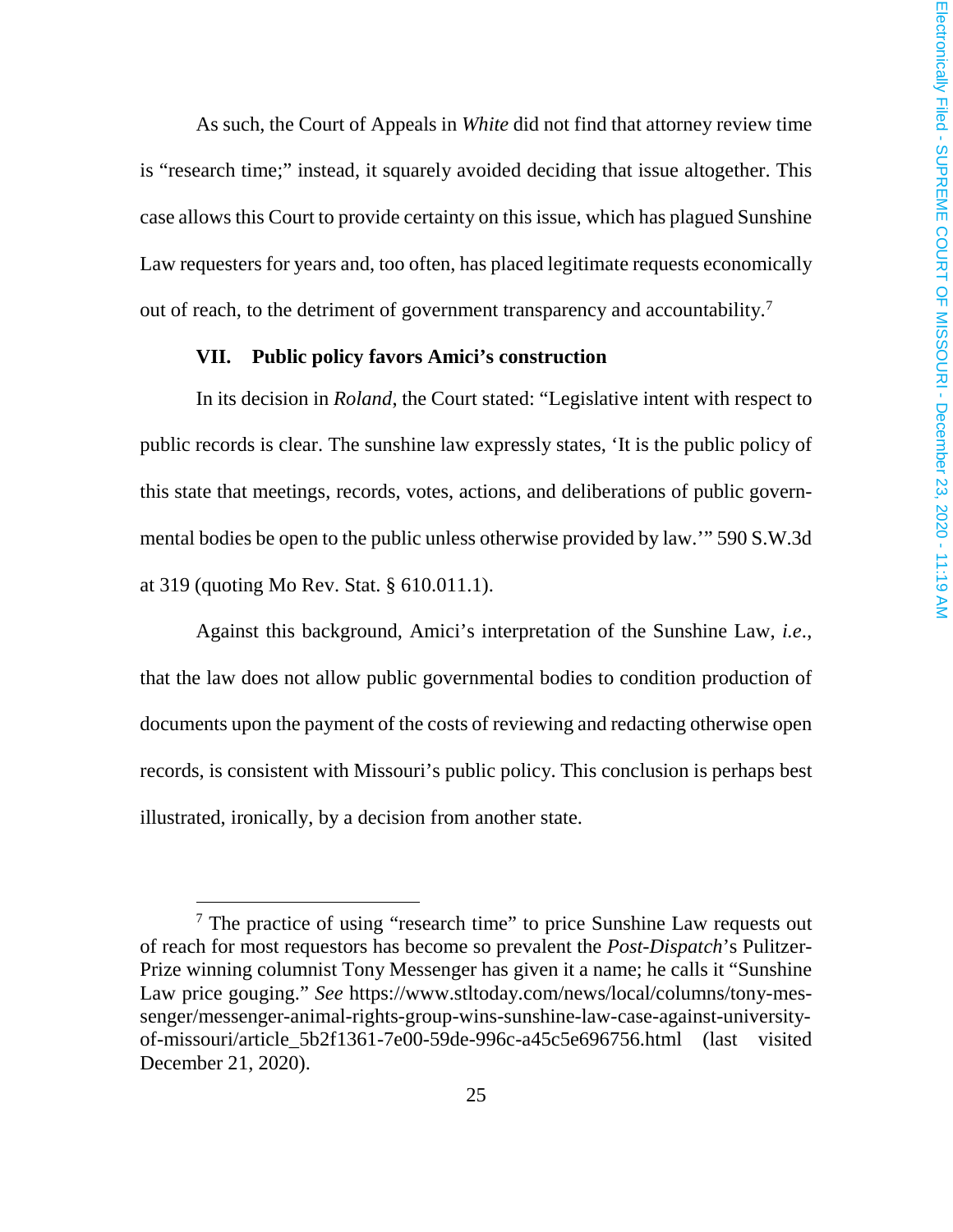In *Courier Post v. Lenape Reg'l High Sch. Dist*., 821 A.2d 1190 (N.J. Super. Ct. Law. Div. 2002), the court was faced with the question of whether a public governmental body can charge a requestor for attorney review time. In answering that question, the court examined both the statutory terms of the New Jersey law and its stated public policy.

The court began by pointing out that the New Jersey Open Public Records Act—like the Missouri Sunshine Law—obligates the government to separate closed information from open information and to produce the open information. Specifically, the court quoted the following, strikingly similar, provision from the New Jersey's law: "[I]f the custodian of a government record asserts that part of a particular record is exempt from public access … the custodian shall delete or excise from a copy of the record that portion which the custodian asserts is exempt from access and shall promptly permit access to the remainder of the record." *Id*. at 1199.

The court then noted that—like Section 610.024 of the Missouri Sunshine Law—this provision says nothing about the governmental body charging the requestor for such review and redaction; "[t]he Legislature could have enacted" such a fee-shifting provision, "but it did not." *Id*.

The court contrasted this lack of a fee-shifting provision with the public policy behind the New Jersey open records act which—like Missouri's Sunshine Law—favors openness: "The process of review and redaction, however, cannot be used to frustrate the goal of the Act … to 'promptly permit access to the remainder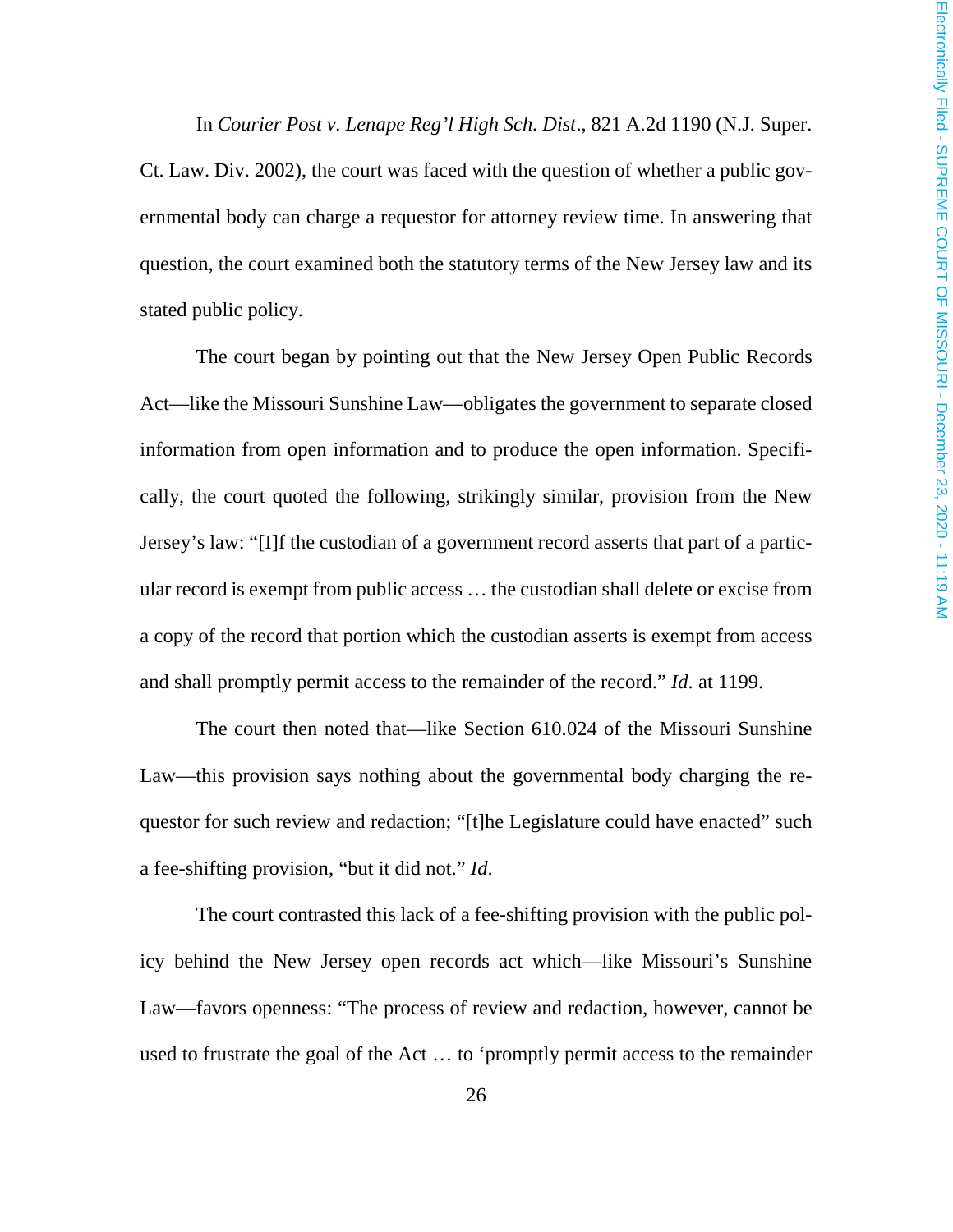of the record.' Redaction of privileged or confidential data cannot cause the release of otherwise public information to be placed in a strait jacket." *Id*. at 1200 (quoting Section 5(g) of the Open Public Records Act).

The same is true here. Amici can attest that with growing frequency governmental bodies in Missouri are "strait jacketing" public information by conditioning provision of admittedly open records (which may also contain closed information) on the payment of more and more exorbitant fees for attorney review time.

As noted above, the poster child of this sort of attorney review time abuse is *The Star*'s current dispute with Clay County. In that case, a reporter for *The Star* made a Sunshine Law request to Clay County for copies of the itemized billing statements which the County's private, outside "Sunshine Law counsel" had sent to the county for payment. The County responded that the reporter would first have to pay \$4,200 to have the county's outside "Sunshine Law counsel" review his bills (at a rate of \$373.50 per hour) to determine what portions, if any, of the bills he would allow the county to give to *The Star* reporter.<sup>8</sup>

*The Star* sued and the circuit court agreed with *The Star* that the Sunshine Law does not allow governmental bodies to recover for the time it takes attorneys to review and redact otherwise open records. *Cypress Media, LLC v. Clay County,* 

<sup>&</sup>lt;sup>8</sup> To add insult to injury, the County's outside lawyer said it would take him fifteen minutes to review a single page, or four pages an hour. Applying that same metric to this brief means it would take a reader seven hours to review this document.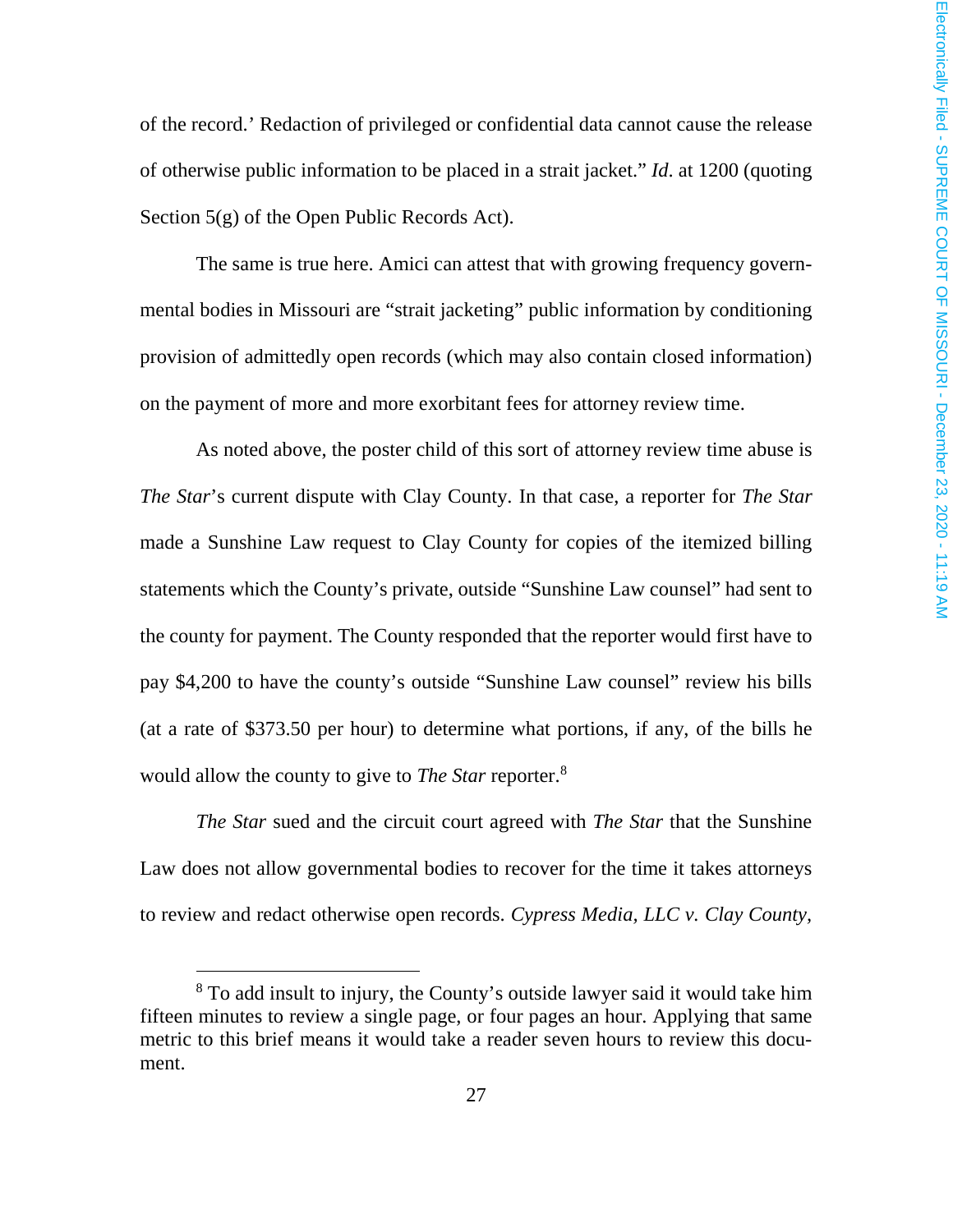*Missouri*, No. 19CY-CV05332, at \*11-15 (Clay County Cir. Ct. Mar. 26, 2020). Clay County, however, has appealed the circuit court's ruling, and has relied on the circuit court's ruling in this case.<sup>9</sup> The appeal is currently pending before the Western District Court of Appeals. *See Cypress Media, LLC v. Clay County, Missouri*, Case No. WD83766.

#### **VIII. The problems created by "in-house" v. outside counsel**

*The Star*'s lawsuit against Clay County raises a host of issues which this Court should consider. First, there is the obvious question of whether the Sunshine Law allows a governmental body to pass on **any** charges for attorney review time. But even more pressing is how to deal with the fact many—if not most—governmental bodies in Missouri do not have "in-house" staff attorneys; instead, like Clay County, they rely on outside counsel.

Section 610.026.1(1) explicitly states that "the public governmental body shall produce the copies **using employees of the body** that result in the lowest amount of charges for search, **research**, and duplication time." Mo. Rev. Stat. § 610.026.1(1). But what if the public governmental body does not have "employees of the body" who can perform a privilege review? The statute precludes such a governmental body from passing on the cost of private, outside counsel to perform such

<sup>&</sup>lt;sup>9</sup> To Amici's knowledge, the only court in the State of Missouri that has ruled that attorney review time is "research time" is the circuit court in this matter.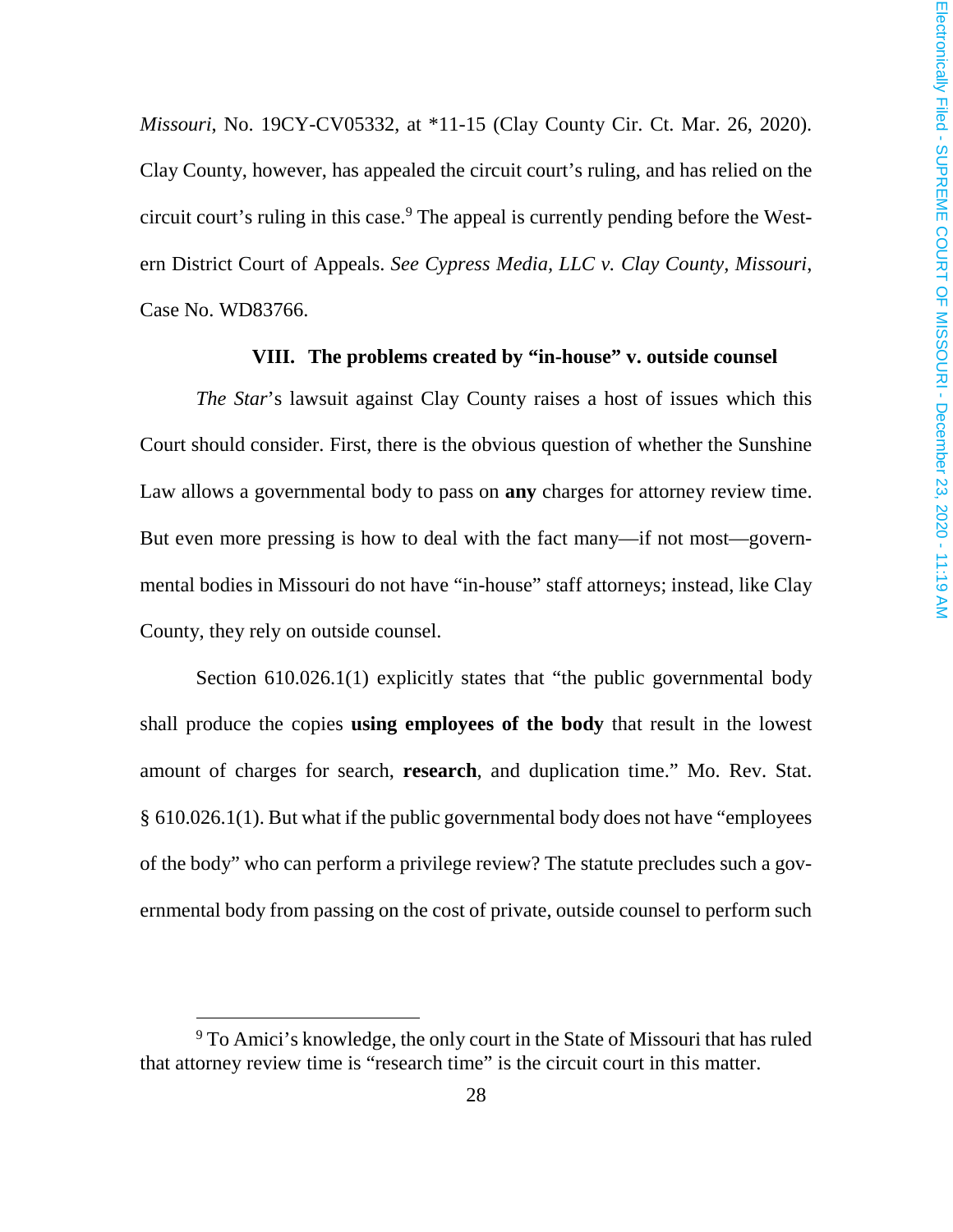a review because it provides that the only allowable charges for "research time" are charges accrued by "employees of the body."

It is, of course, well-accepted that "the construction of a statutory scheme 'should avoid unreasonable or absurd results.'" *Aquila Foreign Qualifications Corp. v. Dir. of Revenue*, 362 S.W.3d 1, 4 (Mo. banc 2012). Amici submit it would be unreasonable to allow governmental bodies such as the Governor's Office, which employ attorneys, to be able to charge for attorney review time but not allow smaller governmental bodies, which do not employ attorneys, to pass on the cost of having a non-employee attorney perform the same review. And it would similarly be unreasonable to condition requestors' access to public records on paying outside counsel fees—at hourly rates such as the \$373.50 charged by Clay County—to governmental bodies that lack staff attorneys.

Of course, the Court can prevent such an unreasonable construction by being faithful to the terms of the statute and not allowing governmental bodies to pass on **any** attorney review time—whether performed by an "employee of the body," or an outside attorney for the body.

#### **CONCLUSION**

For these reasons, the Court should rule that public governmental bodies may not charge for time spent by attorneys to review public records requested under the Sunshine Law.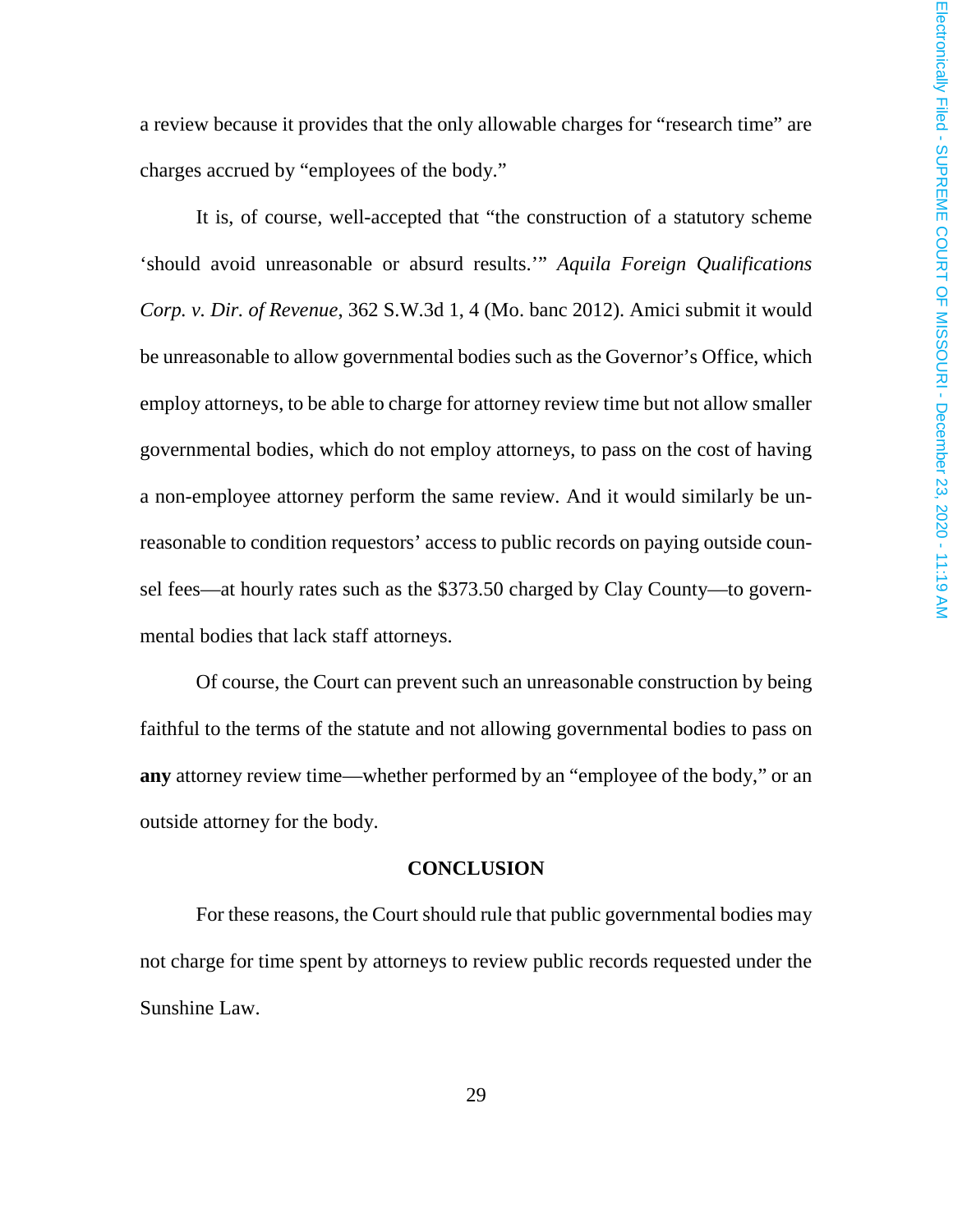Respectfully submitted,

#### LATHROP GPM LLP

By: */s/ Bernard J. Rhodes*

Bernard J. Rhodes - MO #29844 Brad P. Johnson - MO #72505 2345 Grand Blvd., Ste. 2200 Kansas City, MO 64108 Bernard.Rhodes@lathropgpm.com Brad.Johnson@lathropgpm.com Tele: (816) 292-2000 Fax: (816) 292-2001

and

By: */s/ Joseph E. Martineau* Joseph E. Martineau - MO #32397 Lewis Rice LLC 600 Washington Ave., Ste. 2500 St. Louis, MO 63101 jmartineau@lewisrice.com Tele: (314) 444-7600 Fax: (314) 612-7729

ATTORNEYS FOR *AMICI CURIAE THE KANSAS CITY STAR* AND *ST. LOUIS POST-DISPATCH*